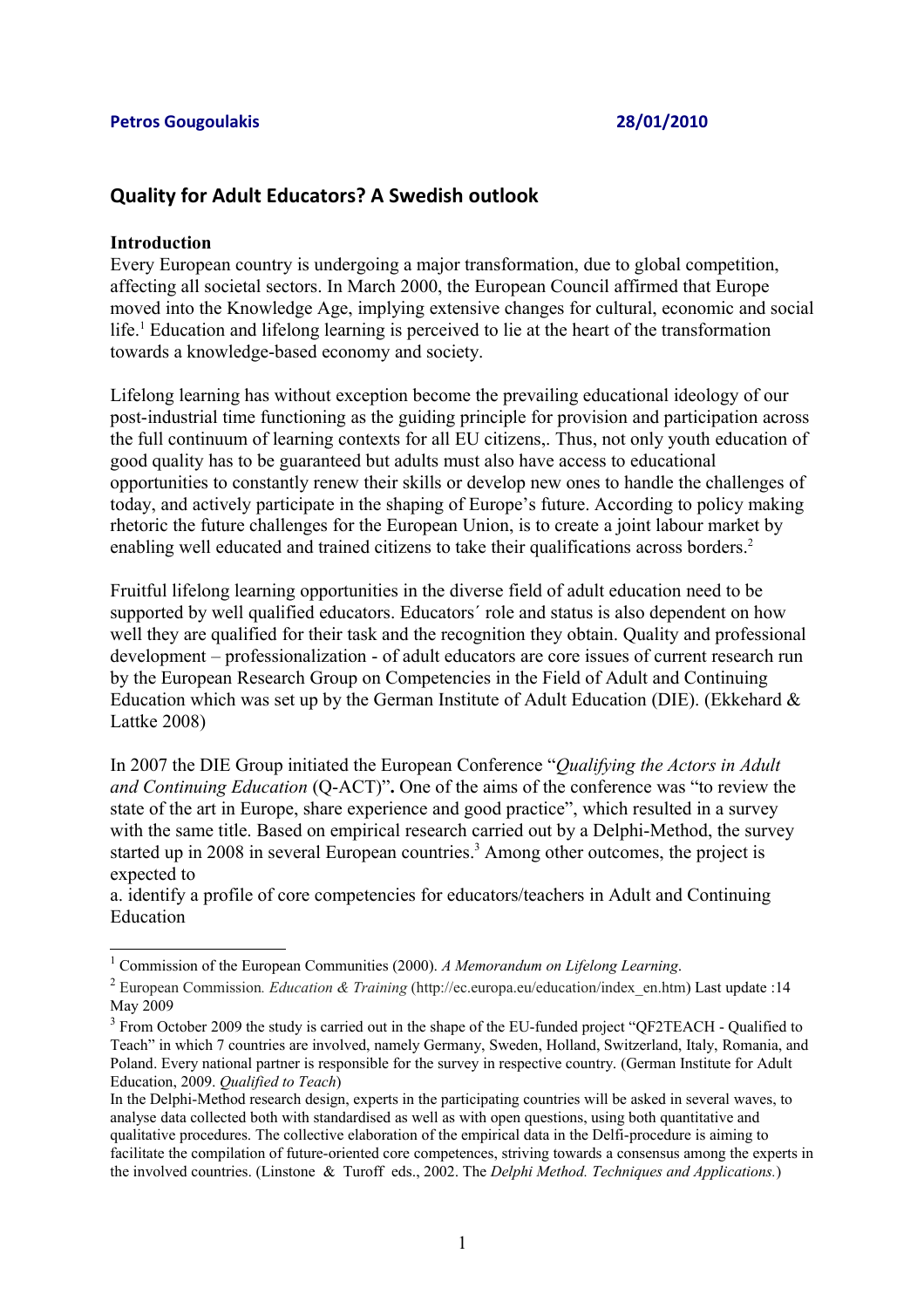b. create knowledge which may support the introduction and establishment of measures for the education and qualification of adult educators,

c. raise the professional abilities of adult educators and

d. specify the meaning of "professionalization" in the adult education field.

Since 2008, measures are taken throughout Europe to various schemes for increasing transparency on qualification levels in terms of learning outcomes – what a learner knows, understands and is able to  $do - in$  order to link them to the European Qualifications Framework for lifelong learning (EQF) (European Communities, 2008). [4](#page-1-0) EQF is an initiative to create a translating facility for referencing [academic degrees](http://en.wikipedia.org/wiki/Academic_degree) and other learning [qualifications](http://en.wikipedia.org/wiki/Qualification) among EU member states. When the decision on EQF is taken, all countries participating in the process will pursue with national decisions on how to adapt the national qualifications systems to the overarching European framework. Traditionally, qualifications are mostly described in terms of input such as length of study or type of institution attended. The EQF, on the contrary, emphasises the results of learning, in terms of knowledge, skills and competences, rather than focusing on inputs such as length of study.

The idea of learning outcomes instead of the traditional view is also reflected in the German proposal in following normative manner: "it is important what people are able to do and not where they have learned it."<sup>[5](#page-1-1)</sup> Obviously, the way EQF considers qualifications aims to capture the entire width of theoretical, practical and social skills that is regarded of great relevance to fulfil another overall objective, namely that of achieving and maintaining employability. The qualification framework is, at the same time, a concrete recognition of the fact that Europe's education and training systems are so diverse. The EQF shift to learning outcomes marks a willingness to facilitate comparison and cooperation between countries and institutions. The question needed to be asked is whether the recommended eight reference levels (See annex II in EQF, European Communities, 2008,) confine really an individual's full capacity and not just what can be measured within the particular frame of reference.

## *Ta panta rei*

Heraclitus´ statement *Ta Panta Rei* ("Everything Floats") could be regarded as a suitable description of our time's all-encompassing changes. Everything is changing and does so at a rapid pace. The way we understand learning, where and how it takes place, and for what kinds of purposes, is subjected to comprehensive reviews. Teaching and learning methods are expected to adapt to various interests, needs and demands of individuals and groups in our highly culturally and ethnically diverse societies. Not least, educators' skills need to be raised, adapted and developed if they are to be in line with *the state of the art* pedagogical thinking. Furthermore, adult educators are identified as one of the key target groups in the Commission Communication on Adult Learning, which urge Member States to put in place initial and continuing professional measures to qualify and up-skill the adult-learning staff in Europe. (Ekkehard, & Lattke 2008)

Knowledge, skills and aptitudes are concerned to be a major factor in the EU's innovation, productivity and competitiveness of the European workforce. The process of globalization, the rapid pace of change, and the continuous roll-out of new technologies call for every citizen of Europe not only to keep on their specific job-related skills up-to-date, but also

<span id="page-1-0"></span><sup>&</sup>lt;sup>4</sup> The EQF is an EU-wide tool which links countries' qualifications systems together, acting as a translation device to make qualifications more readable and comparable across Europe. The EQF has two principal aims: to promote citizens' mobility between countries and to facilitate their lifelong learning. (European Communities, 2008. *The European Qualifications Framework for Lifelong Learning (EQF).*

<span id="page-1-1"></span><sup>&</sup>lt;sup>5</sup> [http://ec.europa.eu/education/news/news1245\\_en.htm](http://ec.europa.eu/education/news/news1245_en.htm)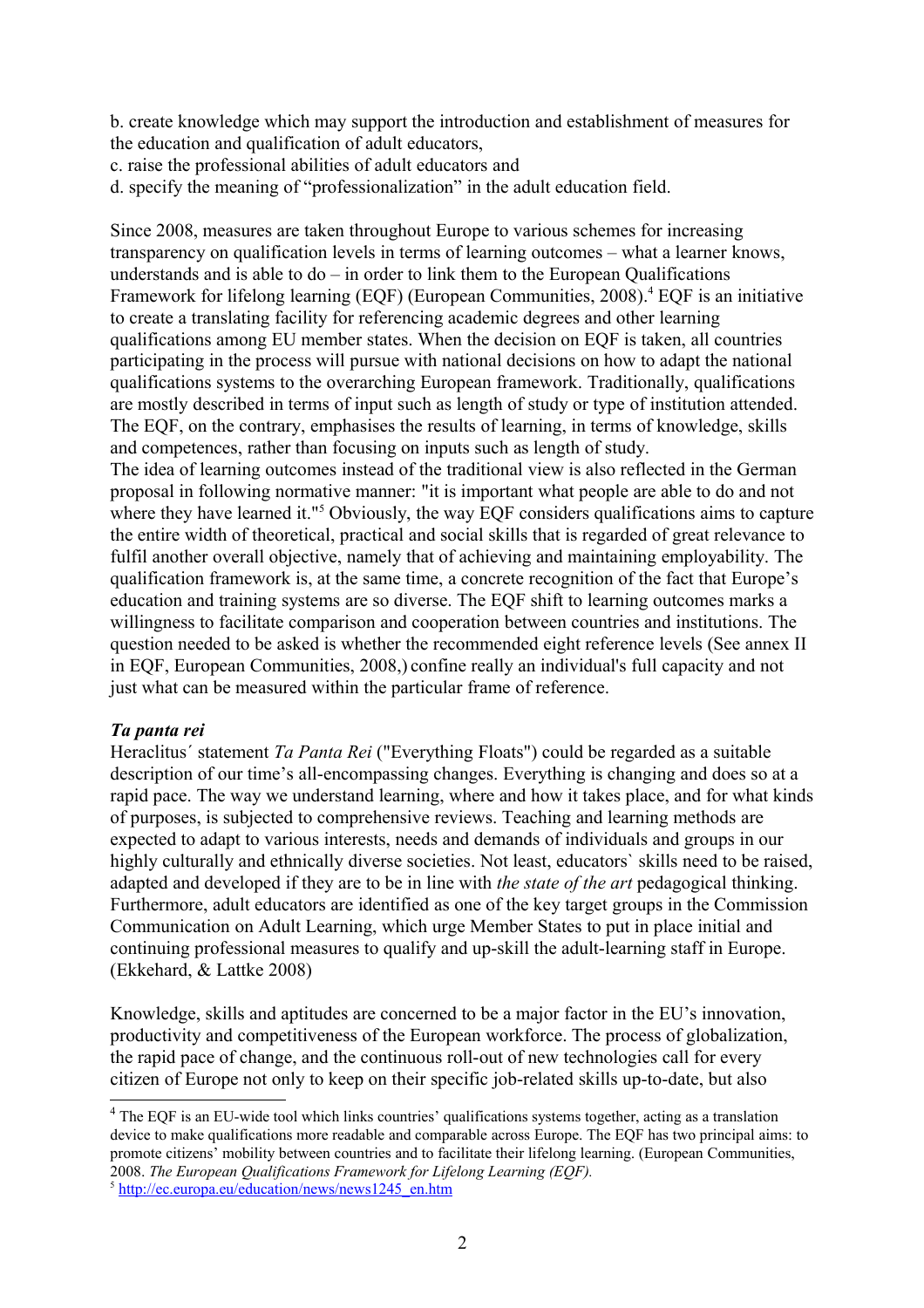possess some generic competences that will enable them to adapt to change. Apparently, there is a need for new skills and competences for mastering the new digital world. Furthermore, there is a need to gaining a deeper understanding of the opportunities, challenges and even ethical questions posed by new technologies.

This kind of reasoning about the role of education is significant for today's education policy rhetoric at a European level. It can best be illustrated by the case of the European Framework for Key Competences for Lifelong Learning, adopted by the Council and the European Parliament, at the end of 2006. The aim of this framework is to identify and define the key competences that citizens require for their personal fulfilment, social inclusion, active citizenship and employability in our knowledge-based society.

*In this climate of rapid change, there is increasing concern about our social cohesion. There is a risk that many Europeans feel left behind and marginalised by globalisation and the digital revolution. The resulting threat of alienation implies a need to nurture democratic citizenship; it requires people to be informed and concerned about their society and active in it. The knowledge, skills and aptitudes that everyone needs must change as a result*. [6](#page-2-0)

In what follows, I will introduce some concepts frequently used in the current education policy discourse, which inevitably may initiate changes in the content and infrastructure of national education systems.

## **Competences as "learning outcome"**

The concept of competence has in recent years instigated its intrusion into the regular educational vocabulary.

According to a widespread definition, learning means "*relatively sustainable changes in an individual's competence as a result by the individual's interaction with the environment*." (Ellström 1996, p 147, my translation). Classical learning psychology perceives learning as "*the change of inner and outer behaviour*". The scope is widened in modern cognitive psychology which identifies learning with "*changes of the individual's conceptions, knowledge (mental models) or intellectual skills*." Ellström goes further and connects learning to individual action and competence. The substance of learning then becomes a change in the individual competence which he defines as "*an individual's potential capacity to act in relation to a certain task, situation and context, namely the ability to successfully (according to their own or others' criteria) perform a piece of work, including ability to identify, exploit and, if possible, extend the space of interpretation, action and set of values that the work allows.*" (Ellström 1992, p. 21, my translation)

Competence as a concept and its more powerful form, *key competence*, has its roots in the information technology explosion of the 1970´s that raised issues regarding what basic knowledge and skills people need to cope with in order to meet the challenges of a rapidly changing society. At the same time, key skills are also understood as being "keys" necessary

```
(http://eur-lex.europa.eu/LexUriServ/site/en/oj/2006/l_394/l_39420061230en00100018.pdf)
```
<span id="page-2-0"></span><sup>6</sup> Recommendation of the European Parliament and of the Council of 18 December 2006 on key competences for lifelong learning. Official Journal of the European Union L394.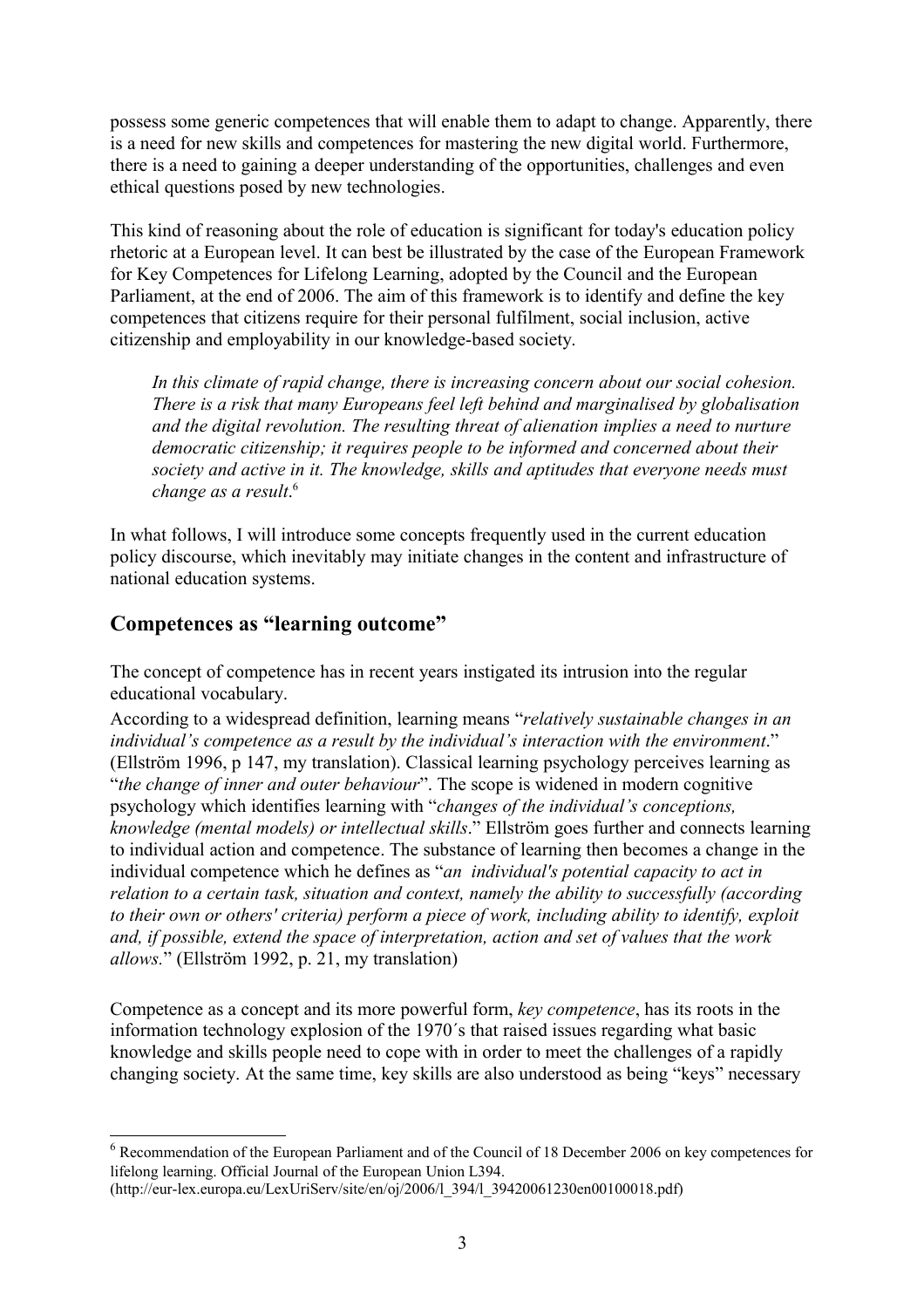for opening more specific skills. There are many attempts to define and determine the concept of competence<sup>[7](#page-3-0)</sup>

Apparently, the concept of competence is loaded with different meanings depending on the perspective from which it is approached. For example, philosophers are interested in capturing the timeless human competencies and address key competencies that are generally independent of culture, context and personal characteristics. For sociologists, competencies imply empowerment of individuals and groups to preserve their autonomy and exercise their rights without infringing on that of others, and to cope in and across various social fields. The economist, finally, calculate the value of skills in the workplace and labour market and usually talk about competencies that the working force need in order "*to increase productivity and succeed in the labor market, with success defined in the 'maximization of income' and 'return to education' in financial terms*". They also put emphasis on knowledge and skills which result in increased competitiveness in the market. (Zhou Nan-Zhao, p.  $5)^8$  $5)^8$ )

From an interdisciplinary view the notion of competence is perceived enclosing the external requirements, e.g., from the labour market, as well as the individual's own abilities in terms of knowledge and skills of cognitive, practical and social character along with ethical principles, emotions and attitudes. Ultimately, the notion of competence is used to signify an individual's ability to carry out an activity and/or to deal with challenges and complex demands in a successful way. Though, such an "out-turned" ability's functionality<sup>[9](#page-3-2)</sup> is depended on the support of other "inward" mental abilities, capacities and dispositions. (Rychen and Tiana 2004; Ellström 1992)

"Key competence" is another term that nowadays is used frequently in various policy documents. If **competence** is defined as a combination of knowledge, skills, attitudes and mental abilities appropriate to a particular situation for "*necessary for everyone*", **key competences** are "*those that support personal fulfilment, social inclusion, active citizenship and employment*" (OECD 2005; Commission of the European Communities 2005). It is, thus, unclear in what sense key competencies are "keys". A feasible interpretation might be that the key competences "opens" the way for more specific, including occupation-specific, skills. (Liedman 2008).

Although the concept *competence/key competence* has multitudinous usages, skills refer to a given ability and, ultimately, to a contingency and a disposition, required when performing a certain task which is based on specific knowledge. Proctor and Dutta (1995, p. 18) define skill

namely: Yvonne-Marie Ruedin, "Les clés pour l'emploi et l'arbre des compétences", Panorama nr 6/2002, s. 19 [\(http://www.panorama.ch/pdf/2002/Heft\\_6\\_2002/pan2619.pdf\)](http://www.panorama.ch/pdf/2002/Heft_6_2002/pan2619.pdf).

<span id="page-3-0"></span><sup>7</sup> According to a source referenced by Sven-Eric Liedman (2008, *Nycklar till ett framgångsrikt liv? – Om EU:s nyckelkompetenser*, footnote 8) there are approximately 2000 definitions of competence,

The difference between competence and skill is discussed by Tiana (2004) in an article about how to develop key competencies in education:

<sup>&</sup>quot;From a strictly conceptual viewpoint, competence has a broader meaning than skill and many analysts consider a competence to include several skills. If we accept that distinction, then the concept of competence should be considered as broader, more general and a higher level of cognition and complexity than the concept skill." (p.73)

<span id="page-3-1"></span><sup>8</sup> Zhou Nan-Zhao: *Four 'Pillars of Learning' for the Reorientation and Reorganization of Curriculum: Reflections and Discussions.* 

<span id="page-3-2"></span><sup>&</sup>lt;sup>9</sup> ": the quality or state of being <u>functional</u>; *especially* : the particular set of <u>functions</u> or capabilities associated with computer software or hardware or an electronic device" (http://www.merriam [webster.com/dictionary/FUNCTIONALITY](http://www.merriam-webster.com/dictionary/FUNCTIONALITY) )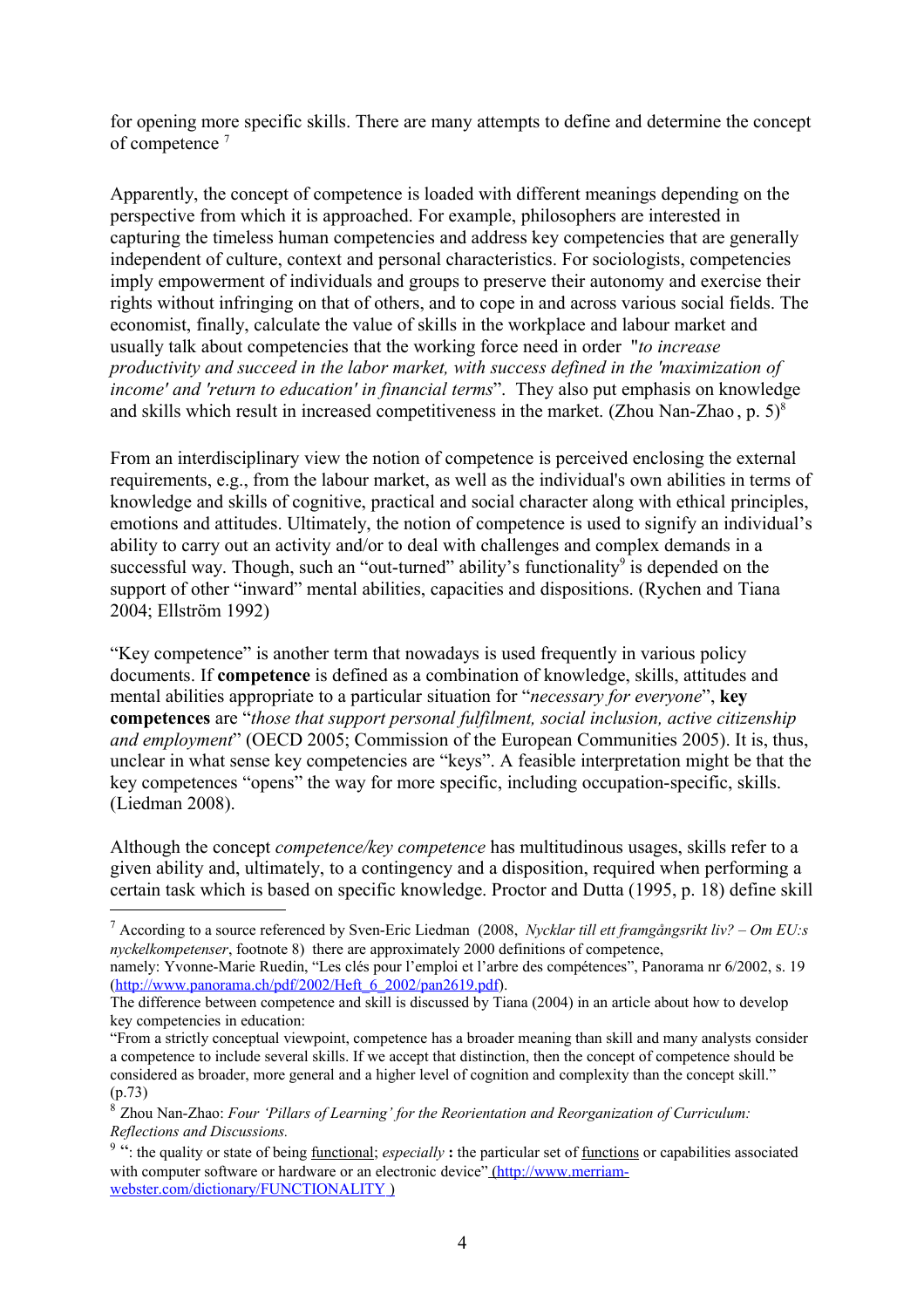as "*goal-directed, well-organized behavior that is acquired through practice and performed with economy of effort*" (Winterton, Delamare - Le Deist & Stringfellow 2005, p. 12)

## **Professionalisation and professionalism**

The concept profession is used differently, like many others within the social sciences, depending on from what perspective it is approached. It is important however to make a distinction between professionalisation and professionalism which are sometimes used as synonyms. Professionalization refers to the aspirations for social position and status of a professional group, while professionalism focuses on the internal quality of a profession. Professionalism is dealing with the qualities and acquired skills of professionals - actual competences - necessary to successfully exercise the profession. Englund (1997) goes a step further and proposes the use of the concept *didactic competence*, in order to avoid confusion which the use of the terms professionalization and professionalism might cause. According to Ekholm (1997), the professional level of a profession is determined by factors dealing with a. the specific knowledge base of the profession

- b. the responsibility for the development of the profession,
- c. the existence of professional ethics
- d. the control of who may exercise the profession and
- e. the degree of professional autonomy

Certainly, Ekholm's reasoning refers to how the professionalism of primary and secondary school teachers is perceived in relation to the above criteria, but it can also be used to treat adult educators as a professional group. The traditional use of the concept of teachers' professionalization has stressed the proficiency of teaching a subject. Teachers have had the task of disseminating knowledge but there are very few teachers who are specialists in their fields of knowledge. Teachers' professional knowledge has, thus a wide and generic direction, not least because they face groups of students with different needs and conditions. At the same time teaching requires specific knowledge, e.g. on how learning takes place in relation to learners' developmental needs, on how the educational materials should be structured and processed in order to promote learning and, additionally, knowledge of human behaviour in group contexts. This approach of the teaching profession has emphasized the didactical aspects of teaching, taking teachers' subject knowledge for granted.

Regarding the responsibility and initiative for the development of professional content and direction, as well as control over who gets access to the profession, teachers as a collective seem to have very little influence. This is also true in the case of the profession's ethics since teachers, as professional collectives, have no control and sanction mechanisms or legal obligation concerning observance and compliance of the ethical principles. On the contrary, the degree of professional autonomy, in the sense that no other than the teacher determines how to think and act in a teaching situation, seems to be relatively high. Due to this circumstance teachers are often considered as professionals. (ibid)

Development of professional teaching competencies is mainly linked to the formal teacher training. A modern professional education at an academic level is arranged on the basis of knowledge that is believed future teachers need to master to facilitate others learning. At the same time it is expected that this knowledge will create a foundation for continuing learning (Dochetry 1996; Folkesson 2005, p. 67). The skilled teacher is, therefore, expected to take a professional responsibility for his or her own continuing learning process which is supposed to be mostly of informal character. It is informal because it is not institutionalized or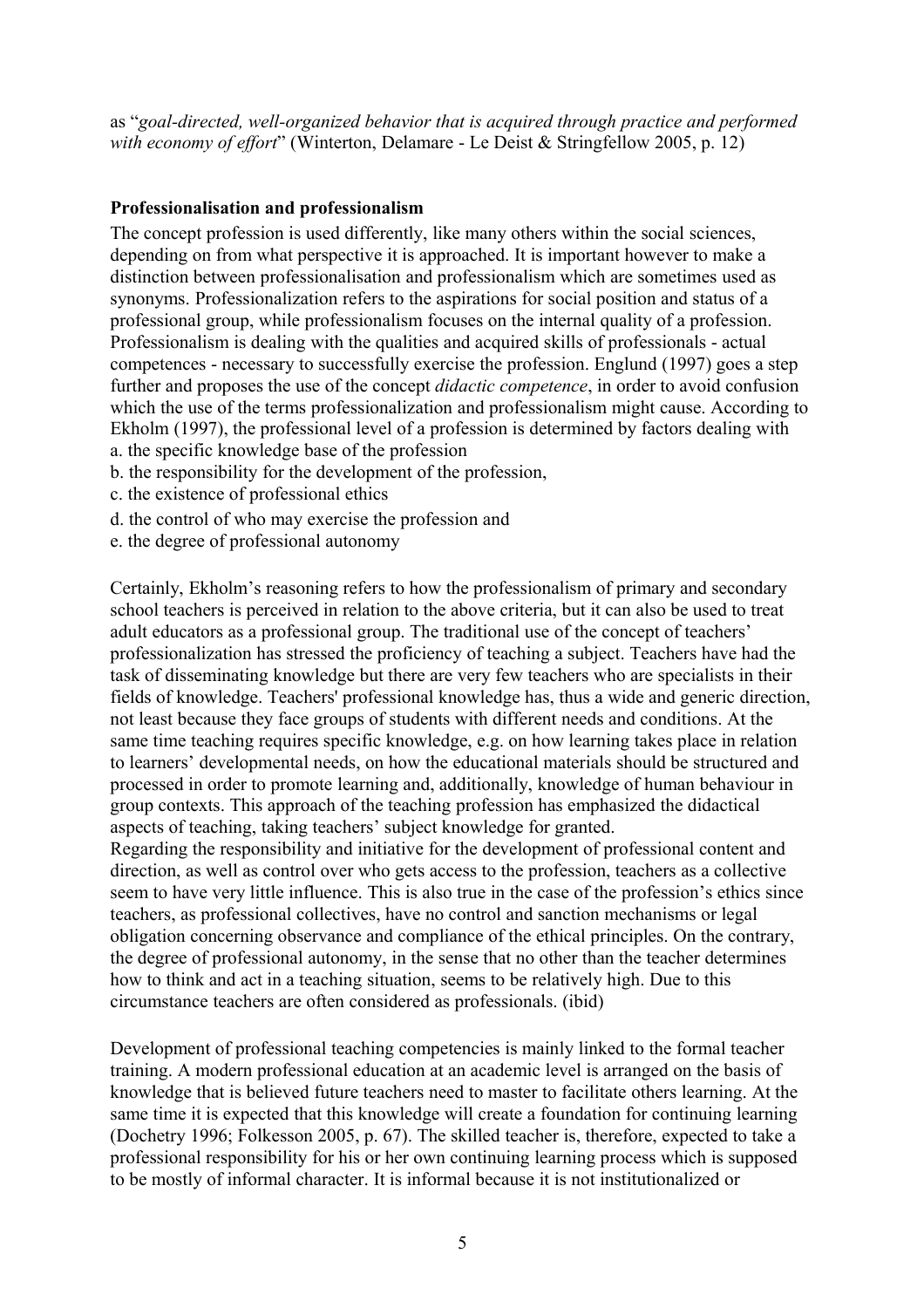prestructured in a set curricula and model in order to achieve the predefined knowledge. However, this does not mean that informal learning takes place only unconsciously and unintentionally. Informal learning is also a highly purposeful and autonomous activity (Cross 2007; Deer Richardson & Wolfe, eds. 2001; Bron-Wojciechowska 1996). How teachers relate to their own professional (competence) development has been the subject of the so-called *Teachers thinking research movement* that focuses on teachers' thinking about their own experience from practice (Larsson 2006; Goodson 2005; Carlgren, Handal & Sveinung 1994; Kelchtermans 1993; Schön 1983). Teachers' professional development is a lifelong process during which the individual skills go hand-in-hand with the overall school development (Fullan & Hargreaves 1992).

Teachers´ professional core consists of potential competencies whose development gradually takes place during the course of their professional life. Such a development model has been presented by Kugel (1993) who has studied the university teachers' professional development. Kugel's model indicates that teachers initially focus on mastering their role in the classroom (Stage I: competencies of the **self**). When this was successfully completed they focus their attention on how to understand and organize their subject in order to convey it (Stage II: The competences of the instruction **subject**). After that the teacher felt familiar with their own educational role and confident enough with the subject, so that he/she could pay attention to students' abilities and learning needs (Stage III: **student**-centered didactic competences).

Although the model gives the impression that the phases of development follow a certain order, it is far from certain that is always the case. However, it is reasonable to assume that the usual pattern is as Kugel proposes it. Fundamental in this case is that the model captures the qualitative leap that occurs during the changeover to the third step. What such a model emphasizes is the restructuring of teacher competencies signifying a perspective alteration, from their own instruction to student learning.

Ultimately, the model describes a teacher's professional evolution by which a basic ability appears to managing the relationship between the three competence dimensions of teaching. Mastering the relationship between self, subject and student creates conditions and space for teachers to act, as well as freedom to choose among a large repertoire of teaching strategies depending on the educational situation in question. Professional experience and the ability to reflect on one´s own professional practice is of great importance.

The cited model could be used as a structuring and classified principle of adult educators' generic competencies. The different stages of an educator's professional development may constitute a coherent and sound, although broad, set of key competencies related to the different skills that teachers need to acquire in order to fulfil their tasks ("mission"?).

Adult educators' key competencies could be placed under Kugel's stages which can be perceived as three broad dimensions of an educator's competence profile. Instead of a long list of key competences related to specific subject domains should this profile embrace sets of competences integrated across learning domains.

Another set of competence categories is listed within the previously mentioned Q-ACT Project, namely:

- 1. personal competencies
- 2. social competencies
- 3. didactical competencies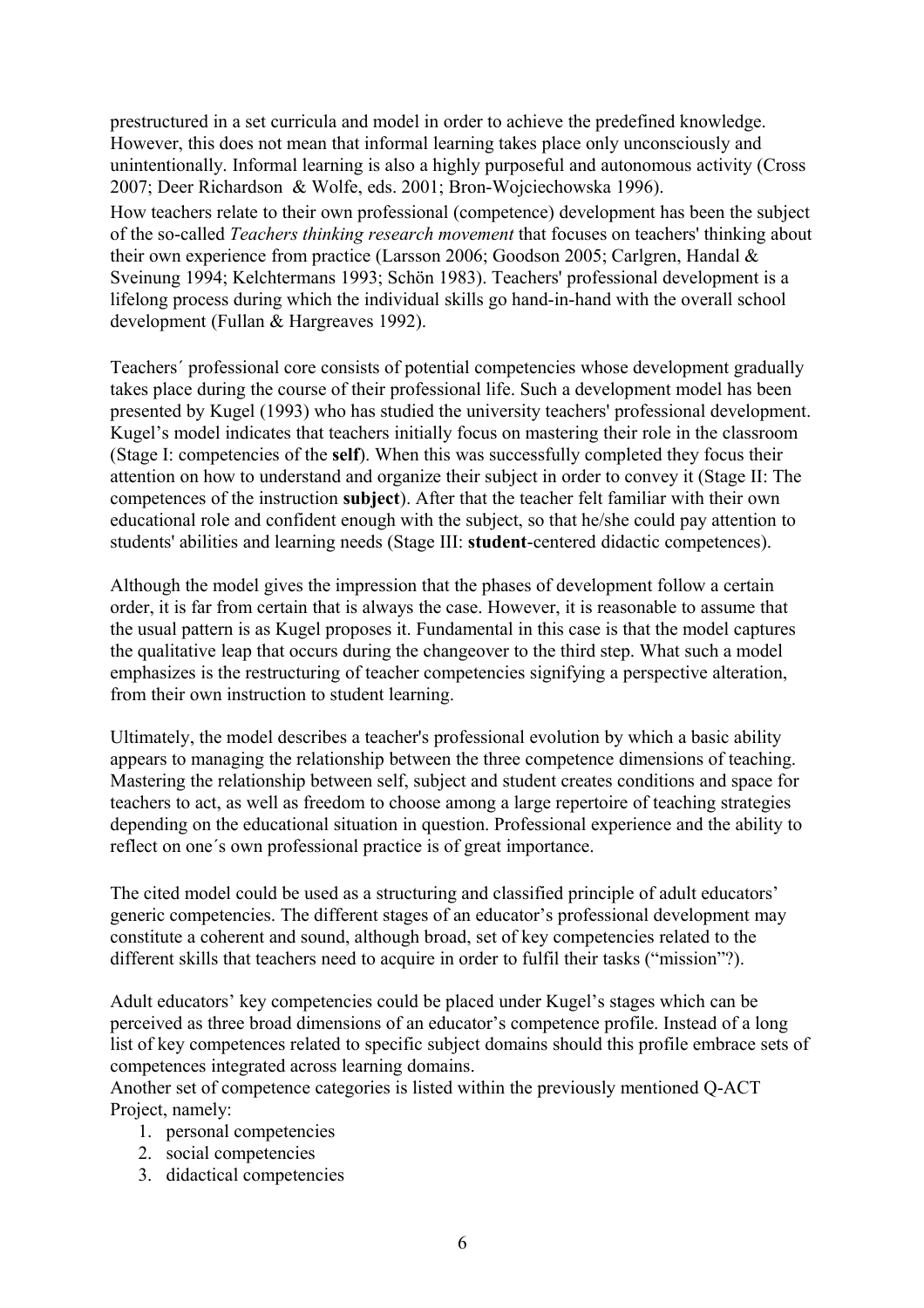- 4. methodological competencies
- 5. societal and institutional competencies (Ekkehard, & Lattke 2008, p. 54-55)

The DeSeCo Project introduces yet another conceptual framework for key competencies classifying them into three broad categories:

*First, individuals need to be able to use a wide range of tools for interacting effectively with the environment: both physical ones such as information technology and sociocultural ones such as the use of language. They need to understand such tools well enough to adapt them for their own purposes – to use tools interactively. Second, in an increasingly interdependent world, individuals need to be able to engage with others, and since they will encounter people from a range of backgrounds, it is important that they are able to interact in heterogeneous groups. Third, individuals need to be able to take responsibility for managing their own lives, situate their lives in the broader social context and act autonomously*. [10](#page-6-0)

Based on the work of the DeSeCo project Tiana (2004) makes a tentative proposal for key competencies for education systems dividing them in two main groups, namely

- a) **curriculum-bounded competencies**, such as ability to communicate with other, basic science/math skills, computer literacy and media competence
- b) **cross-curricular competencies**, which include metacognitive competencies, intra-personal competencies, interpersonal competencies, and positional competencies (coping with complexity and dealing with diversity/change).

Hoskins & Fredriksson (2008) line up Tianas proposal in the following Table 1:

| <b>Curriculum-</b> bounded competencies                                                                                                                                                           | <b>Cross-curricular competencies</b>                                                                                                                                                 |
|---------------------------------------------------------------------------------------------------------------------------------------------------------------------------------------------------|--------------------------------------------------------------------------------------------------------------------------------------------------------------------------------------|
| Ability to communicate with others, both<br>orally and in writing:<br>- oral and written mastery of the mother<br>tongue<br>- reading comprehension<br>- mastery of at least one foreign language | Metacognitive competencies<br>- problem solving<br>- developing learning strategies<br>- critical judgement<br>- divergent thinking                                                  |
| Basic mathematics skills and numeracy                                                                                                                                                             | Intrapersonal competencies<br>- management of motivation and<br>emotions<br>- self-concept<br>- developing personal autonomy                                                         |
| Computer literacy and media competence                                                                                                                                                            | Interpersonal competencies<br>- capacity of joining and functioning<br>democratically in groups<br>- ability to relate well to other people<br>- ability to play by the rules and to |

Table 1: Key competencies for education systems: a tentative proposal Source: (Tiana, 2004 p. 51)

<span id="page-6-0"></span><sup>10</sup> OECD: *[Definition and Selection of Key Competencies](http://www.oecd.org/dataoecd/47/61/35070367.pdf) (DeSeCo): Executive Summary.* (p.5) http://www.oecd.org/dataoecd/47/61/35070367.pdf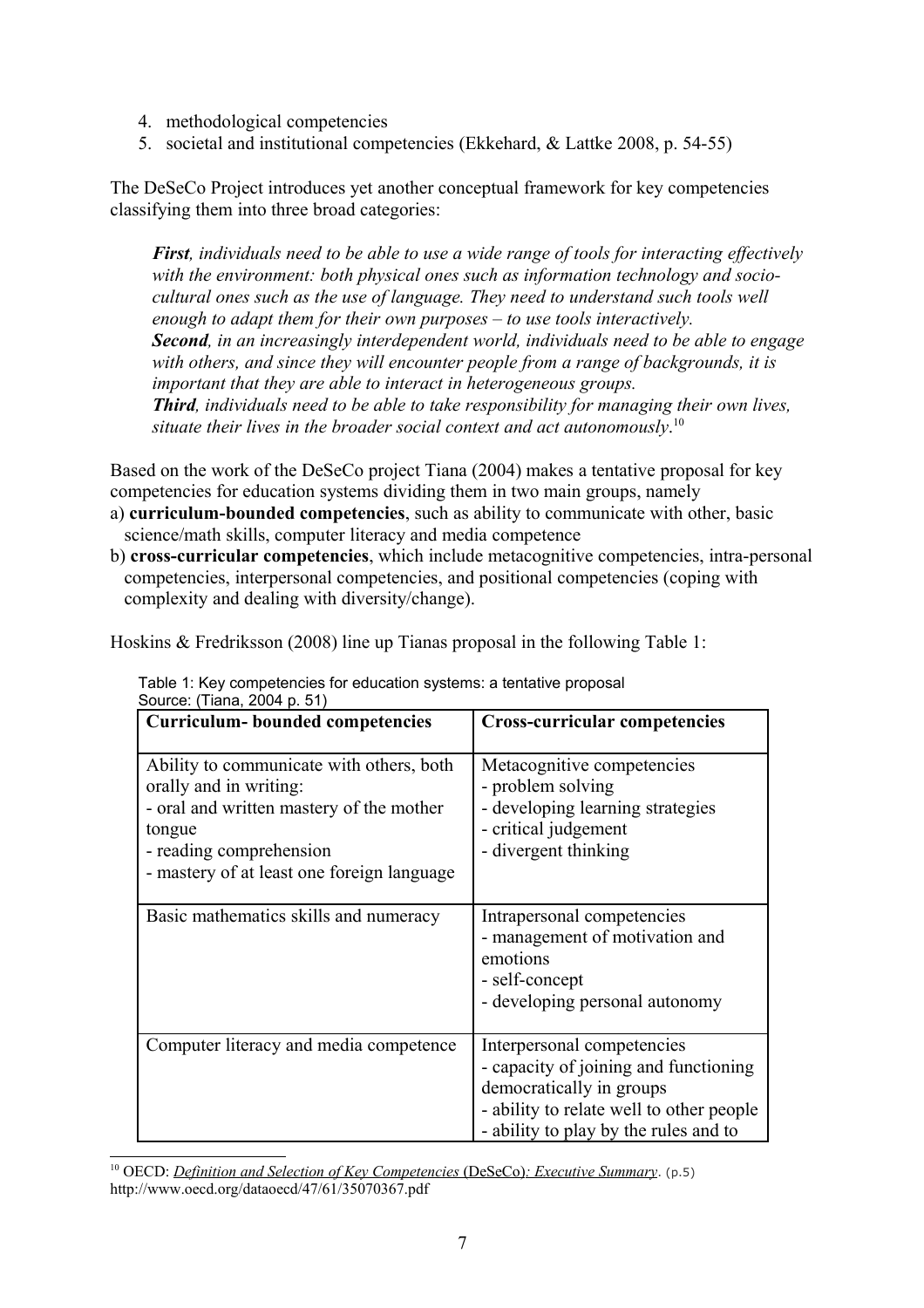|                                                                                                                                               | manage and resolve conflicts                                                                           |
|-----------------------------------------------------------------------------------------------------------------------------------------------|--------------------------------------------------------------------------------------------------------|
| Capacity of situating in the world of the<br>individual<br>- knowledge of the natural and social<br>world<br>- development of civic attitudes | Positional competencies<br>- ability for coping with complexity<br>- dealing with diversity and change |

The competencies mentioned above do evidently not specifically refer to educators but are competencies which all individuals are expected to cultivate because of the widely accepted notion that a well-educated, knowledgeable, highly qualified citizenry is seen as playing an eminent role in facing the challenges of the present and the future. The development of these competencies is linked to notions of lifelong learning for every citizen and to notions of how adult learning should be organised and carried out. Not least, the kind of knowledge, skills, and competencies which are important to individuals and to society as a whole, affect the adult educators´ professional competencies, knowledge and skills. But who is the adult educator and what kind of competencies he/she is in need of?

# **The adult educator**

The notion "adult educator" indicates a broad range of individuals with the common characterization "one who helps adults learn". If the description is appropriate then the group *adult educators* should include

- a. professional adult educators who have been prepared specifically for this vocation, particularly within formal educational institutions
- b. group leaders in non-formal education including voluntary associations
- c. training officers and staff administrators in corporations.

Except the first category above, adult educators have little or no formal instruction preparing them for the assignment to "help adults learn" (Henschke 1998)

"Formal" means here a teacher programme regulated in the Law, which gives access to a profession that require qualifications based on formal studies. This doesn't mean that adult educators without formal adult teacher training lack qualifications and skills needed to help adults learn. They may well have acquired them either through self-directed studies or participation in various specially designed courses for adult educators.

Below, I will present two major groups of Swedish adult educators and how they prepare for their professional task: study circle leaders in popular education and teachers in the formal adult education sector.

## **Study Circle Leaders**

The training offered to study circle leaders by the Swedish Popular Adult Education Associations ("Studieförbund")<sup>[11](#page-7-0)</sup> is the only and almost obligatory preparation for the task of "teaching" adults in study circles<sup>[12](#page-7-1)</sup>. Circle Leadership training is an internal matter for each

<span id="page-7-0"></span><sup>&</sup>lt;sup>11</sup> *Studieförbund* are nation-wide non-formal study organizations for adults. Today there are nine study associations which are supported by the State. Each study association has a more or less marked profile depending on which popular movements/organizations are members in the association.

<span id="page-7-1"></span><sup>&</sup>lt;sup>12</sup> The study circle "studiecirkeln" is the most common form of learning activity in Popular Adult Study Associations. In the study circles participants learn different subjects in accordance to their learning needs and wishes. Every year about 310 000 circles are organized all over the country with a total of 2.5 million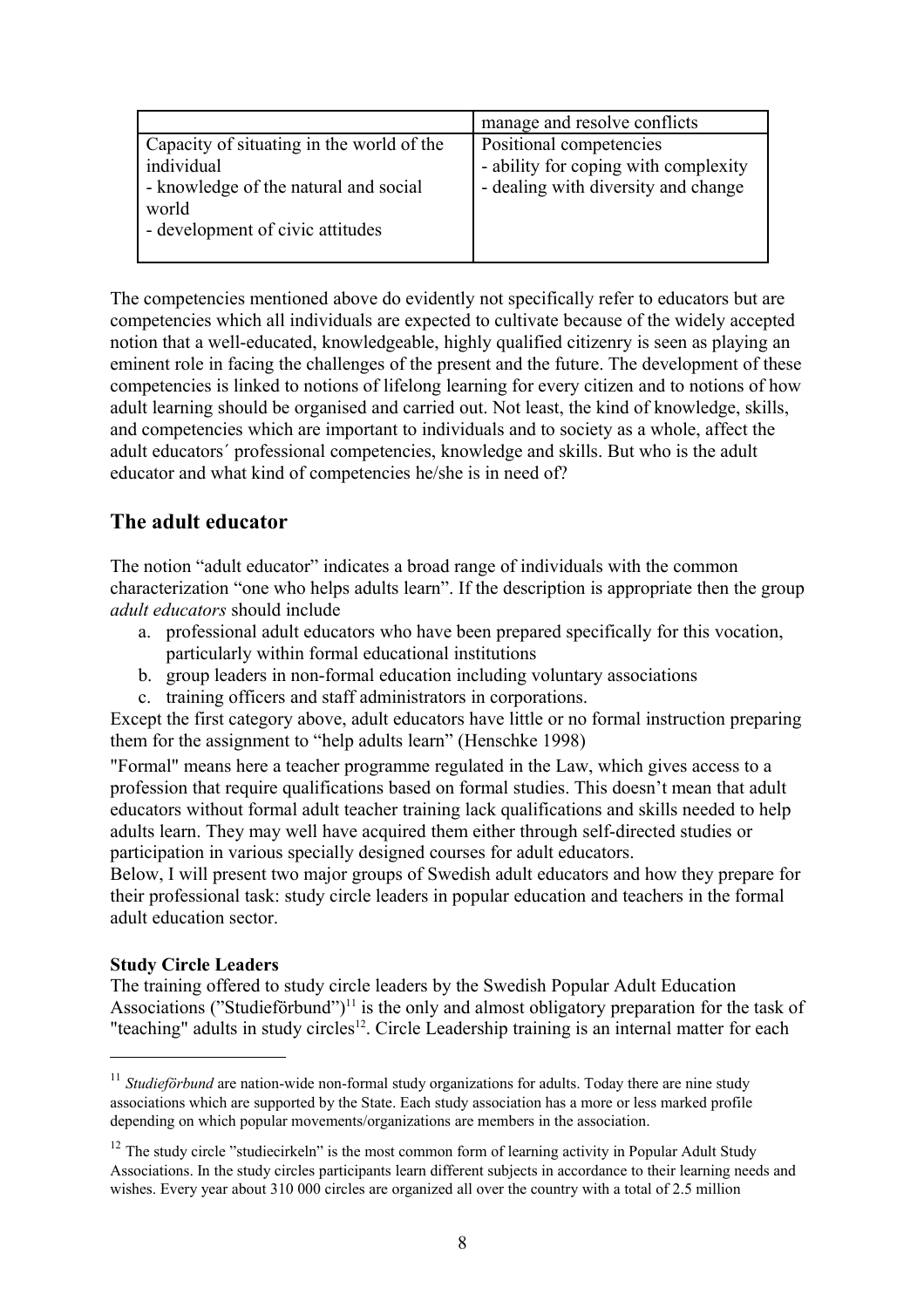Studieförbund and adapted to its respective pedagogical vision and learning activity profile. It is therefore based on specific ideas of what it means to educate adults and an equally determined view of the human being and learning as well as the importance of education for the individual fulfilment. Since Popular Education ("Folkbildning") is largely financed with public funds, the State also expects some results as a legitimizing basis for its support, such as strengthening democracy and civic virtues, compensating educational disparities, and broadening people's interest and participation in culture. Beside political motives of equality and justice, the State also raises a range of "developing areas" of great relevance for popular adult education. Through studies and cultural activities, adults are given opportunities to be fostered into responsible individuals and citizens. The idea of *bildning* ("Bildung") unites and permeates everything from studies in study circles to cultural activities, implemented by the popular education organizations together with their partners. It implies an obligation to use the aid for the development of the participants' abilities in accordance with their needs. (Borgström, Gougoulakis & Höghielm 1998; Gougoulakis 2001, 2006; Gougoulakis & Bogataj 2007)

Popular Adult Education´s view of *bildning* and knowledge embraces all people. Historically, the Swedish popular education had a special status in the educational system and acted as an alternative that also affected the pedagogical thinking in the formal education sector. Its features are explained if we consider the special relationship between the autonomous popular education movement and the democratic social movements - some of the latter could be regarded as protest movements. Education was for the social movements a struggling tool for better living conditions, a more equal and humane society.

Popular adult education organizations´ pedagogical and ideological profile is presented in pamphlets and target documents, and hopefully forms the basis of not only the training content of the circle leaders but also the actual learning process in study circles. Characteristic of a learning process, in accordance to popular education pedagogical tradition, is the high influence of student participants, the experience-based learning, the social interaction between the participants and the deliberative and reflective conversation. Learning in the study circles should ideally be cooperative.

Popular education activities are not driven by curricula, syllabi or marking scales but are, nevertheless systematic. Regularity implies that the participants and the study circle leader, approved by the Popular adult education association, will come to an agreement on a structure, which includes learning outcomes, content, learning material and learning activities over a set period of time. A great pedagogical responsibility lies on circle leaders to create and maintain the interest of the participants to study the subject and motivate them to go into a collective learning process. This learning process is free but not arbitrary. Its character is shaped by the participants and the leader's intentions with learning.

participants. (Since many people participate in more than one circle per year the real number of participants is estimated to between one and a half million to two million.).

The official view of popular education in the most recent Act of 1997 maintains that

*<sup>&</sup>quot;(p)opular education is and should be free and voluntary. This free and voluntary popular educational work enables all to seek knowledge on the basis of their own experience, preferences and learning style, without limitation from demands for results, and without mechanisms of exclusion. The approach permits dialogue, involvement and questioning, without a preconceived framework. By reason of this, popular education fulfils a role not covered by any other educational institution, a role which also contributes to maintaining the vitality of democracy."* (Regeringens proposition 1997/98:115, p. 5 – my translation)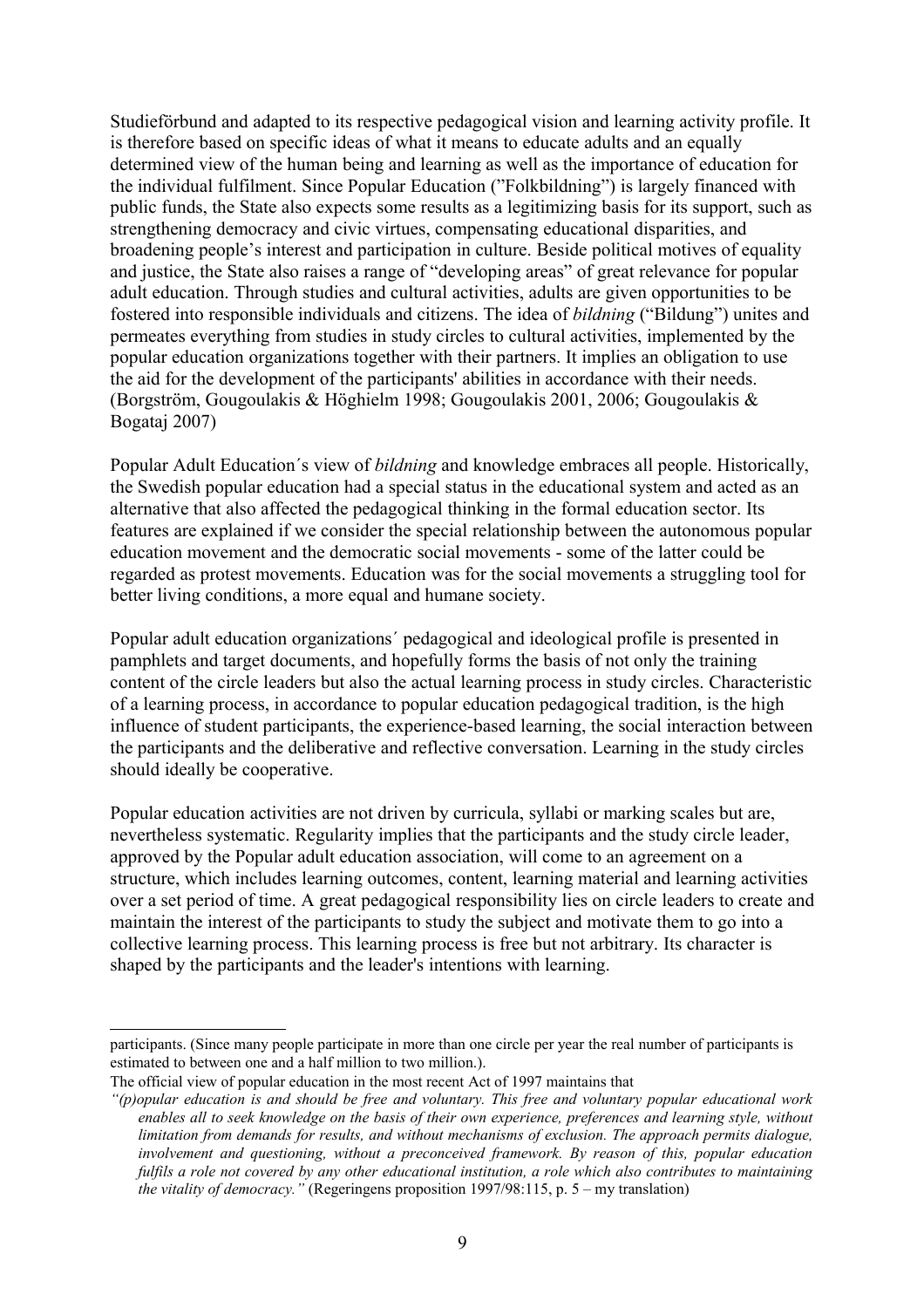Who the circle leader is, what competencies are expected from a circle leader and why someone chooses to become a circle leader, is an almost unexplored field of research. This may seem remarkable considering the fact that popular education has a long tradition in Sweden. Popular adult education activities, as part of the country's adult education infrastructure, need to be further explored concerning the adult learners´ study conditions and the quality improvement of the "adult-related" learning. Regarded as "professionals", Circle leaders, as well as other adult educators, are expected to imply a pedagogy that takes into account adults' expectations, assumptions, experiences and living conditions in the circle work (Andersson, E. 2001; 2006; Gougoulakis 2001; 2006). Evidently, it is impossible to equate the non-formal popular adult education with other formal adult education, but similarities may occur as the former compete, in some respects, with e.g. municipal adult education ("Komvux") in terms of courses offered and target groups. Against this background and in a situation where popular adult education is in search of a new identity in today's relatively vaguely outlined adult education landscape, more knowledge is needed on the characteristics of circle leadership. In addition to the research already carried out during the 1990s and 2000s (SOU 1996:159; SOU 2000:28; Andersson, P. 2006; SOU 2004:30) there is need for further research with focus on methodological aspects on learning-teaching processes relating to the circle leadership, and on different features of the multifaceted learning process in study circles, e.g. the nature and the effect of popular adult learning on civic virtues, on "civic disciplinary", democratic fostering and power relations in society (compare Larsson 2006).

The distinctive pedagogical character of popular adult education and the renewal of its contents and working methods can, after all, be maintained by the dedicated efforts of its staff. For the study associations, the qualification and skill development of their circle leaders is a key factor for the enhancement and assurance of the quality of learning (see prop. 2005/06:192, p. 60-62).

### **Adult Educators in the formal adult education**

Adult Education in Sweden is wide-ranging and offered at different levels by a variety of operators. The adult educational landscape is undergoing major changes, both organizational and pedagogical-didactic. An increased demand for adult teaching and training skills proves to be the result of changing views about the importance of learning for the individuals and the evolution of working life as well. Nowadays, an adult educator is currently involved in many tasks which requires a unique ability to cope with learning situations with adult participants, like, for instance, analyzing educational needs, planning and managing the training needs of adult participants of different ages and in different environments, and developing studying methods tailored to adult learners´ individual living conditions. This is particularly important to take into account in the growing number of vocational training programmes for adults - an area expected to expand further.

Thus, the framing of the adult education area is distinguished and looks different from that in youth schools. The formal adult education is characterized by great flexibility as a result of the attention it must pay to adult participants´ life experiences, not least their experiences from working life. The government bill for the current teacher education (prop 1999/2000:135, p. 23) states: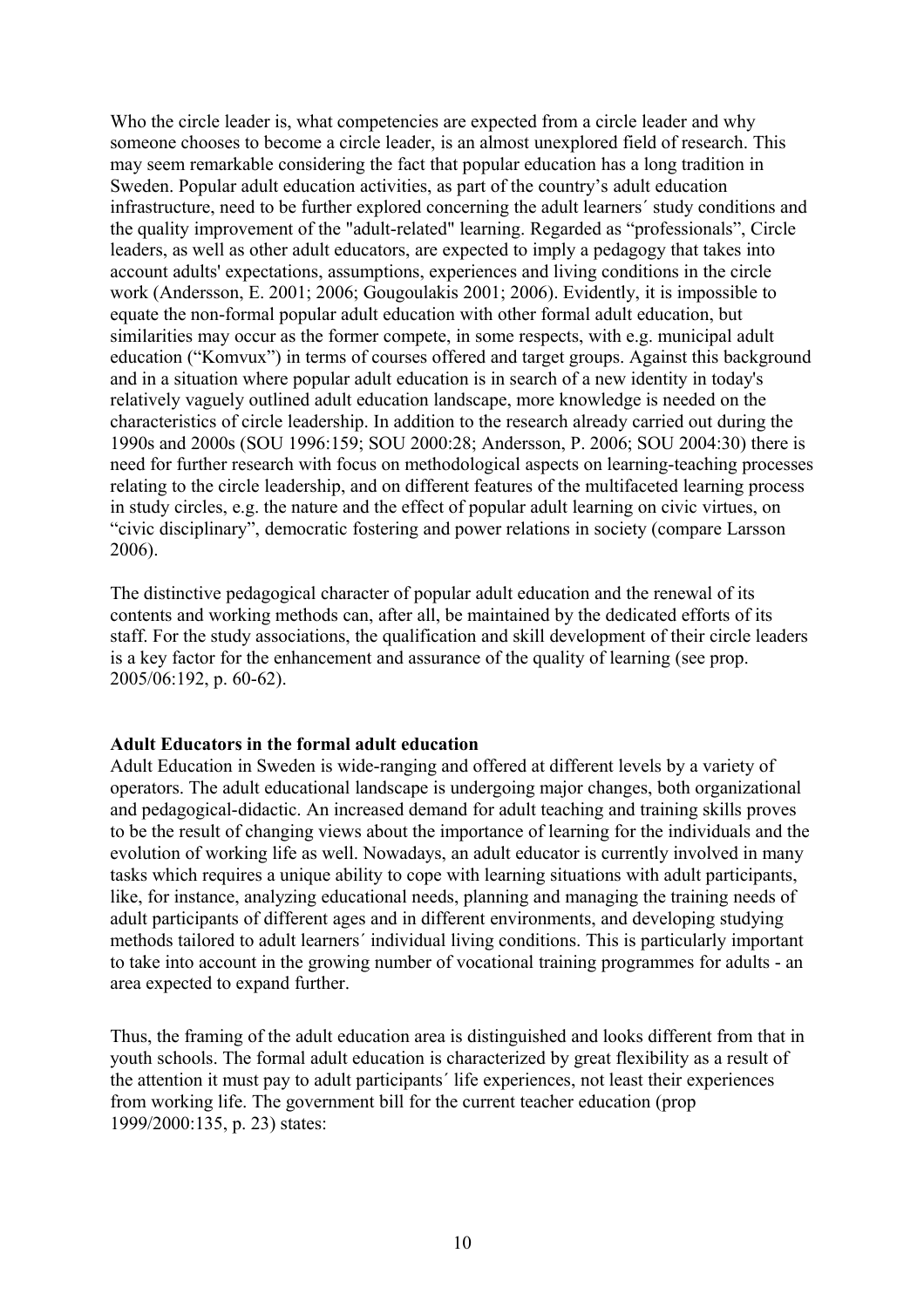*The Committee proposes that for those students who intend to teach adults, there must be specific specialties relating to the education of adults. The Government agrees with the Committee's proposal assuming that training of this kind will be organized. The government also believes, like the Committee, that pedagogy of adults should be included in the general pedagogical subject area.* (my translation)

The bill states as well that the new (year 2000) teacher training will help teachers to teach in different kinds of schools and postulate that prospective teachers during their training will acquire relevant knowledge on adult learning.

However, the results of a survey, conducted by The National Centre for Lifelong Learning (www.encell.se) in autumn 2003, showed that there was no teacher training college, of those who answered the survey, which offered students a specialization in the field of adult education. Even within the general education course appeared this topic to be limited.

Encell's mapping was verified later by an evaluation **of the new teacher-training programmes and the follow-up of the reform in teacher training conducted by the National Agency for Higher Education in 2004** (HSV 2005:17 R)**.** According to the evaluation none of the teacher education colleges in the country even designed a specialization with focus on adult education and learning. Apparently, adult teacher training is marginalized in comparison to primary and secondary teachers' training. The HSV's evaluation (Part 1, p. 126) pointed out that this subject area not only is "in backwater", but preparation for teaching adults also seems to be "an almost forgotten" story (ibid, s 168).

The current Inquiry HUT07 (SOU 2008:109) on a new teacher education programme is also addressing adult education. It states that the training of adults embraces several educational settings with different needs of teaching skills. It notes that the largest volume of adult education takes place within enterprises and government agencies and that it is common for teachers working in this large area, but hitherto there are no formal teacher training requirements to be employed as an educator. The study also notes that adult education in general, is "a large market" for teacher-trained people, and believes there is every reason for teacher training institutions to point out these possibilities for becoming teachers as well as for employers in search of qualified educators. The Inquiry proposes a teacher education programme, with a common core of educational science, aiming to give future teachers a thorough foundation on which they can build during their career by continuous development of their professional skills that also should be useful outside the compulsory school system. (p. 285-290).

Today's formal adult education is guided by the Curriculum for the non-compulsory school system (Lpf 94). According to that, "adult education in municipal adult education and the national state schools for adults (SSV) shall, taking account of the pupils' earlier education and experience, deepen and develop the pupils' knowledge as a basis for working life and further studies as well as for participation in civic life" (Lpf94, p. 8). Knowledge goals are the same for both young persons and adults, but course contents, duration and emphasis do not need to be identical. (ibid, p.9)

As for the teachers in adult education the Curriculum provides, inter alia, that they shall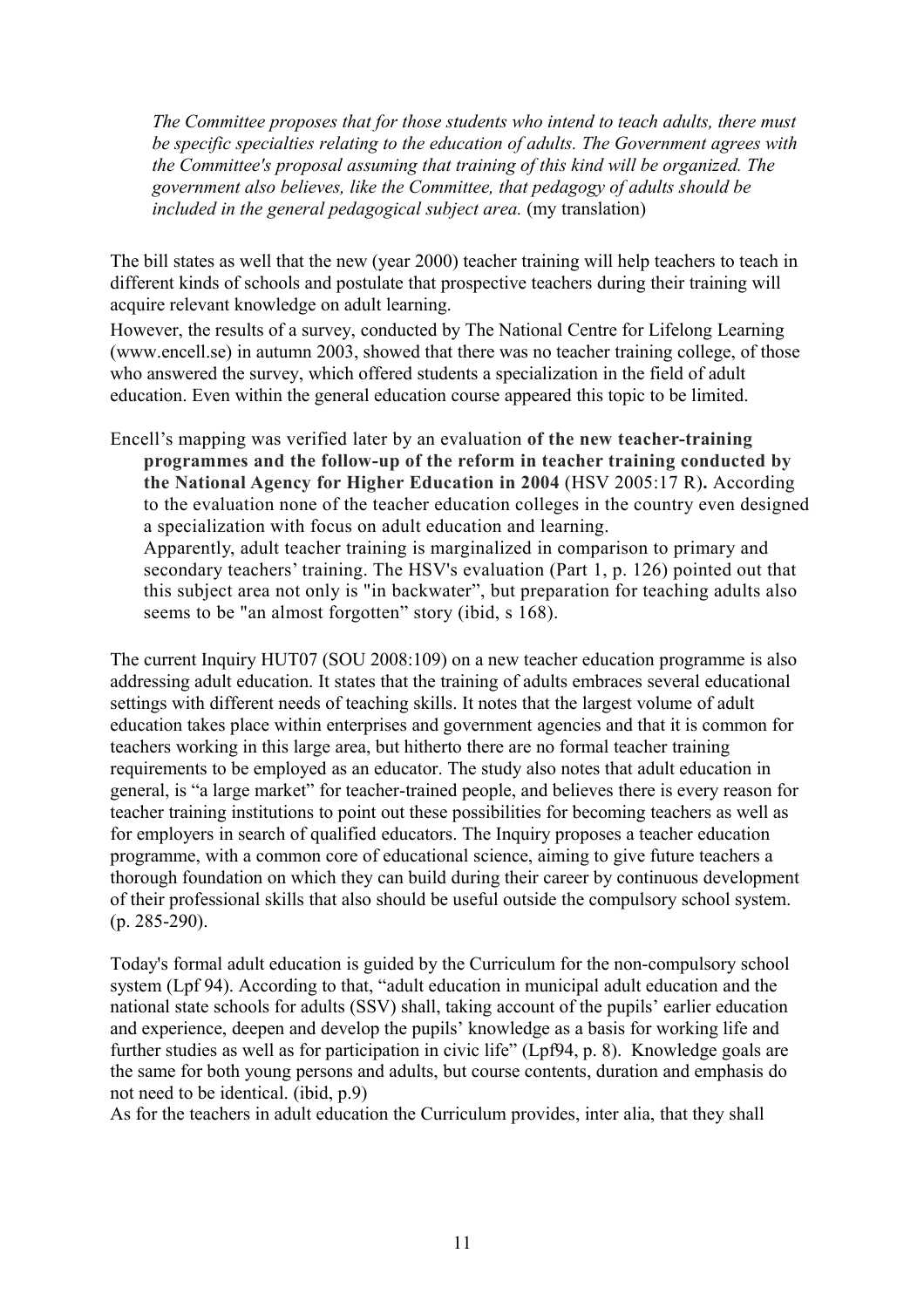*• take as the starting point each individual pupil's needs, preconditions, experience and thinking,*

*• reinforce the pupils' self-confidence as well as their willingness and ability to learn,*

*• make clear the values and perspectives that knowledge is based on and encourage pupils to take a position on how their knowledge can be used,*

*• co-operate with other teachers in the work of achieving the goals of education,*

*• use in the education the knowledge and experience of social and working life which the pupils have or acquire during their education,*

*• take account of developments in pedagogical research and relevant subject areas, and apply these in the education.*  $(p, 13)$ 

Curricula for the compulsory (Lpo 94) and the non-compulsory school system (Lpf 94) have a similar structure regarding the values, objectives and tasks. A comparison between the two shows a remarkable difference in the perceptions of students' learning. Lpo 94 states that schooling shall "*promote learning in which the individual is stimulated to acquire knowledge*", while Lpf 94 focuses onto "*disseminate information*". Given the fact that there is an established andragogic "truth", that adult learners are likely to be more mature and motivated to acquire knowledge (e.g. Knowles 1990), it is remarkable that the author could formulate the task of adult education in the curriculum in such an obviously uninformed manner.

It should be stressed that the Inquiry HUT07 in its review of the various forms of adult education concludes that these are too different to allow a specific teacher training for adult education. At the same time it considers that the various proposed teacher specialisations cover the need of educators for adult learning settings. Regarding the formal adult education and its tasks the Inquiry comes to the conclusion that "*in principle, special teaching competence is not needed for municipal adult education in addition to relevant teacher specializations in different subjects, although it is advantageous if an adult educational approach could permeate the core courses (in teacher training programmes). For basic adult education even primary school teachers can be considered as far as basic language and math development is concerned*." (SOU 2008:109, p. 287 – my translation)

Despite the emphasis of how large the adult education labour market is the Inquiry also highlights the need for more research concerning the field of adult education, as well as opportunities for academic institutions, where such research is already undertaken, to put an adult learning profile on their teacher training. (ibid, p. 290)

## *Skills requirements/competencies for educators*

Let us take a glance on how the Inquiry HUT07 (SOU 2008:109) addresses the issue of competencies for a "*Sustainable teacher education"*.

The Inquiry analyses the skills requirements for all categories of teachers and with respect to their essence divides them into three levels:

 Level I constitutes of an *overall dimension* composed of four perspectives regarded to setting their stamp on all teacher education. These are

- a scientific and critical approach
- a historical perspective,
- an international dimension, and
- an ICT-perspective meant to function as a pedagogic resource.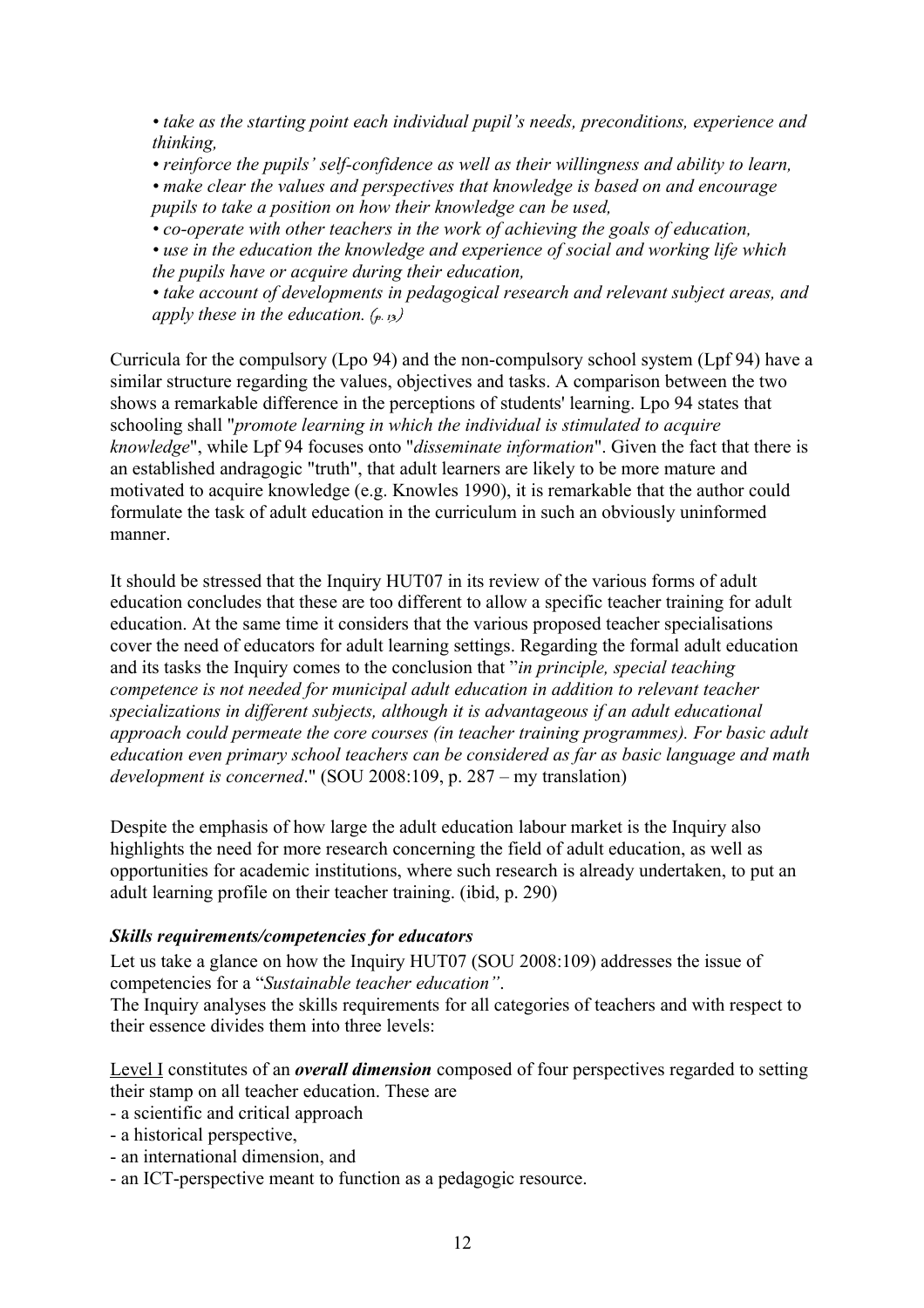The scientific and critical approach is intended to foster future teachers' normative attitudes as to make them "*aware of and able to evaluate different educational methods and theories"*. The historical and international perspectives broaden the students' knowledge in time and space to counteracting a narrowly contemporary and national view of school and learning. The last perspective is regarded as an educational resource and "*an absolutely essential part of a teacher education programme*" in today's digitalized society.

Level II encompasses according the Inquiry's opinion, a certain set of knowledge and skills that all teachers need, regardless of their specialisation and type of school . These consist of the following eight content areas:

- The organisation of education and its conditions, foundations of democracy

- Curriculum theory and didactics
- Theory of science, research methods and statistics
- Development and learning
- Special needs education
- Social relations, conflict management and leadership
- Assessment and grading
- Evaluation and development work (SOU 2008:109, p. 27)

The Inquiry conceives the above mentioned skills and knowledges as the core of educational science .worth one year of full-time studies.

Level III comprises knowledge and skills specific to teachers in a certain age category or type of school. The Inquiry stresses the importance of "*good knowledge of the subject they teach*" and of the didactical perspective with regard to different subjects and student groups – "*subject didactics"*. [13](#page-12-0)

## **Quality of adult educators and the art of measuring something that is beautiful**

Any systematic educational activity in which the State is involved includes elements of governance and control (Lindensjö & Lundgren (2005).

The control can be implemented either through rules or by targets. Governance by rules was replaced in the 1990s with overall objectives. As a result, the direct control of public business became indirect. The governance nowadays consists of monitoring and controlling of target fulfillment through evaluation procedures and quality reports from all levels in educational institutions.

The responsibility to develop quality controlling instruments has to be placed at an operational level. Monitoring and evaluation processes in the hands of the operatives can serve as a tool for quality improvement, provided that they have sufficient knowledge of the complexity of learning processes and the possibility to reflect on "*how, for what purpose and for whom evaluations are made*". The quality of educational environments should be a collective process in which the educators were directly involved and did participate on equal terms.

<span id="page-12-0"></span><sup>&</sup>lt;sup>13</sup> The Inquiry HUT07 proposes a teacher education programme with a common core of educational science ("Utbildningsvetenskap") and a number of specialisations. Two new professional degrees, for primary school teachers and secondary school teachers, are proposed to replace the present single degree.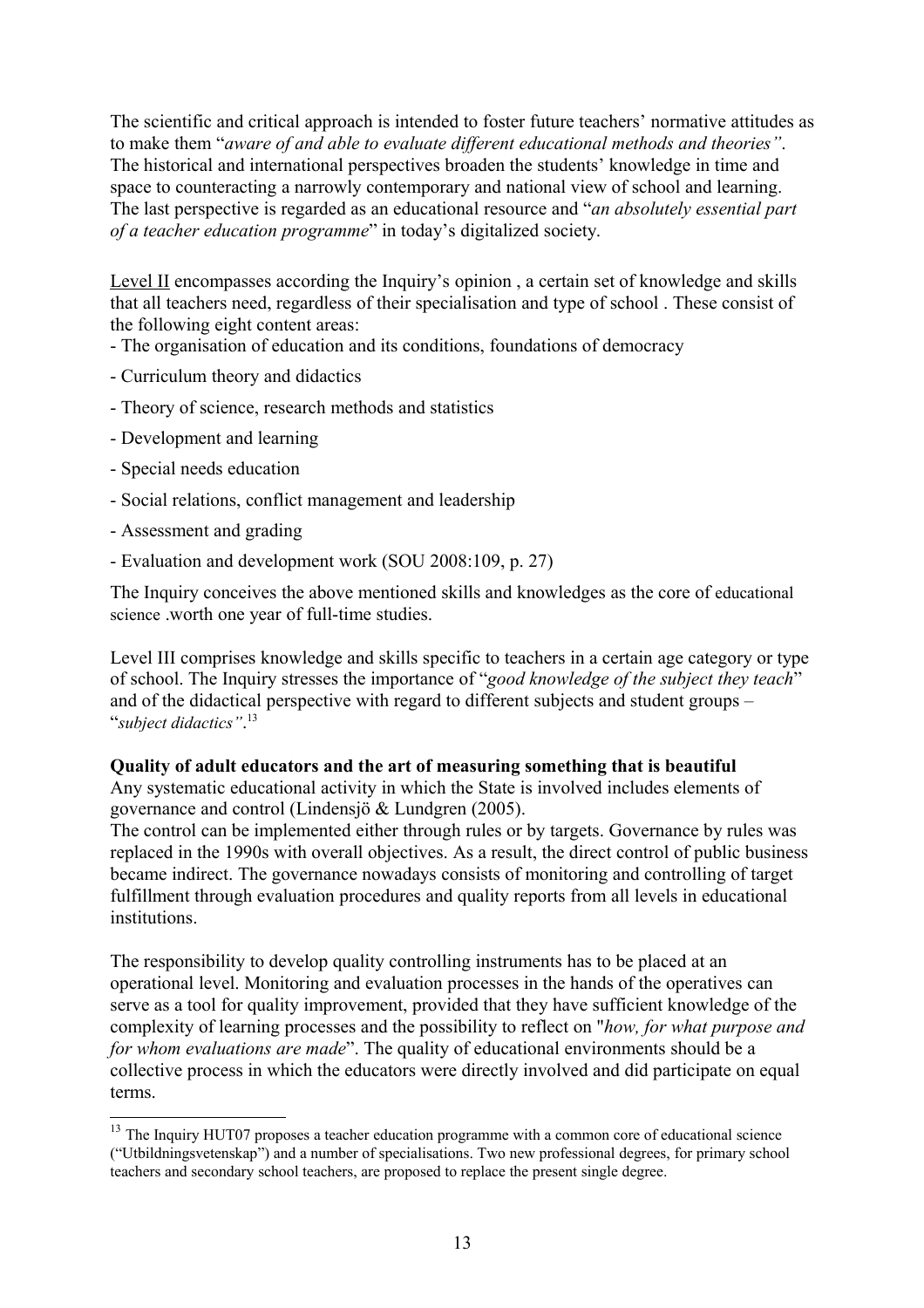It is a process of participation, communication and reflection on the business and its development. Although it is difficult to define quality and perhaps even more difficult to measure, it does not discourage conscious work to make things better. Performance criteria and benchmarks may have its importance, but what ultimately seems to promote the quality of an educational activity is the ability of the organisation to create conditions for the participants' collective search for it. Operational self-governance and self-regulation means great opportunities for quality work. Staff, leadership and participants can develop their own methods of quality development and assurance that are better adapted and integrated in their pedagogical context.

Work with quality development occurs everywhere in human enterprises and no one seriously questions the importance of such work. Thus, the biggest problem has been the definition of quality in service-producing sectors in general and in public education in particular. The reason is that the "product" of such activities is people's subjective experiences of need satisfaction. But let us examine what quality stands for and what possible meanings it might include.

*Quality* is usually defined as the opposite of *quantity* referring to the "nature" of something. Quality of an educational activity is something good - but what is that "good". Quality may be perceived to stand for either a way we approach a given task, the inherent value of the task or/and an activity designed to do a task better. Awareness and knowledge of what quality is in an activity become extremely important today. But if we do not know what quality is, it is tricky to work to improve it.

Quality as a concept is at the heart of the discussion and its meaning depends on the context in which it appears. The word quality was rare in education policy texts before the 1990s, a period associated with a socio-ideological climate in which the liberal market thinking was totally hegemonic in every public sphere. New Public Management is the generic name for the new market economy inspired paradigm. (Karlsson Vestman & Andersson 2007; Nytel 2006; Stannegård 2007)

From the early 1990s quality became the signal word. Expressions such as quality control, quality assurance, quality development and quality assessment marked a paradigmatic shift in public discourse concerning the efficient production of goods and services. In particular, the inception of the concept of quality in education indicates the point of departure for a "new regime" of central management and control of publicly funded activities.

Nevertheless, quality is difficult to measure because it lacks visible references. This should not prevent us from trying to find ways to measure it. A definition to consider is e.g. the following:

*We define quality as a measurable characteristic of producing services which makes it possible to rank producers according to how well they can meet the officially agreed norms*. [14](#page-13-0)

However, a *bildning* ("bildung") process includes qualitative aspects that are elusive in distinct scales. Usually they remain unexplored, and thus invisible. The core of this problem

<span id="page-13-0"></span><sup>14</sup> Quoted by Susanne Weinberg (1995). "Kvalitetsmätningar – Ett verktyg eller ett otyg?". In: *På jakt efter sanningen. Om kvalitetsmätning och utvärdering.* Lärarförbundet, s. 18.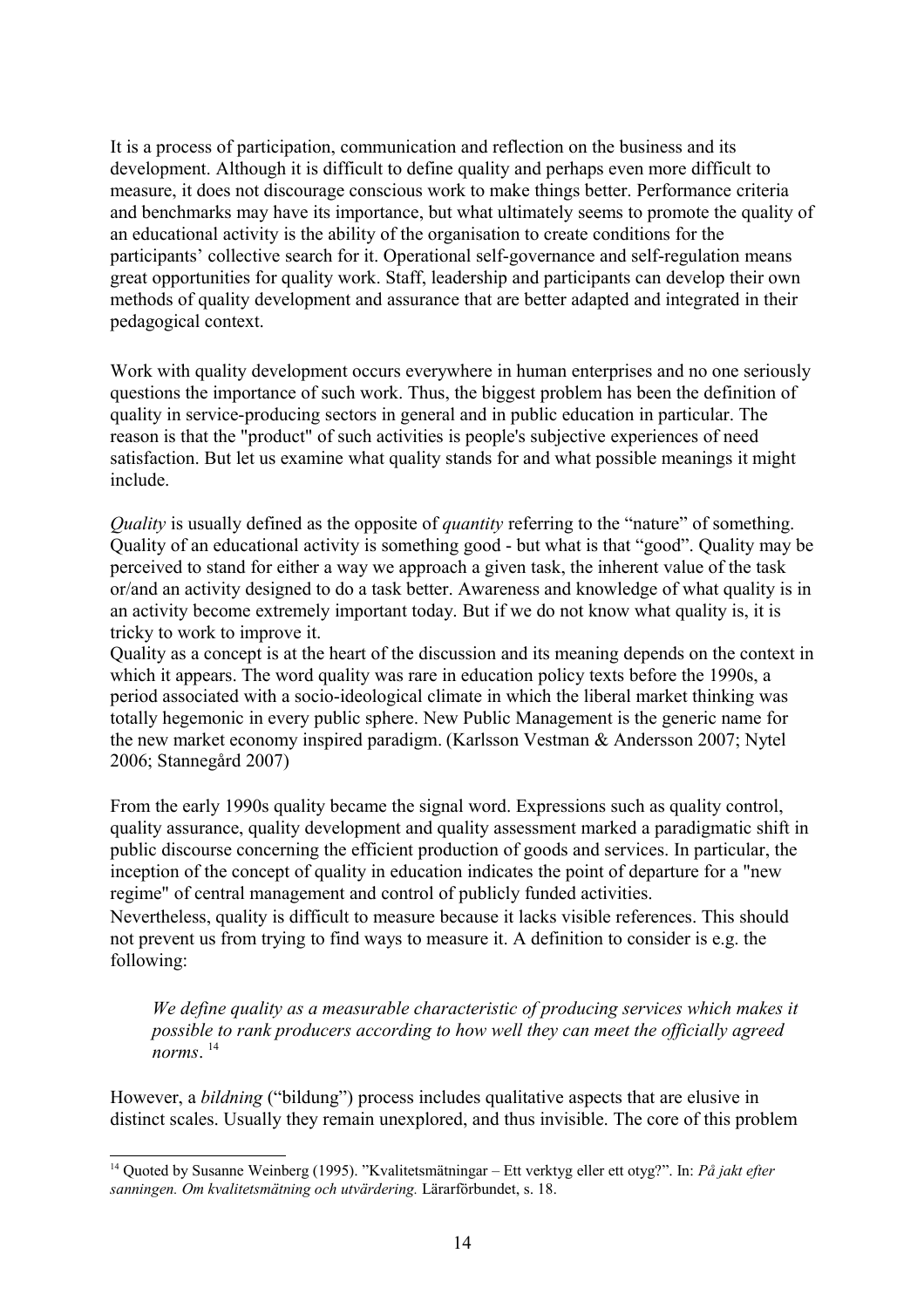can be illustrated by the following reflection from Antoine de Saint-Exupery *The Little Prince:*

If I have told you these details about the asteroid, and made a note of its number for you, it is on account of the grown-ups and their ways. When you tell them that you have made a new friend, they never ask you any questions about essential matters. They never say to you, *"What does his voice sound like? What games does he love best? Does he collect butterflies?"* Instead, they demand: *"How old is he? How many brothers has he? How much does he weigh? How much money does his father make?"* Only from these figures do they think they have learned anything about him. If you were to say to the grown-ups: *"I saw a beautiful house made of rosy brick, with geraniums in the windows and doves on the roof,"* they would not be able to get any idea of that house at all. You would have to say to them: *"I saw a house that cost \$20,000."* Then they would exclaim: *"Oh, what a pretty house that is!"*

(...)

They are like that. One must not hold it against them. Children should always show great forbearance toward grown-up people." [15](#page-14-0)

## **Adult educators' competences and their quality: Research in progress**

Current concepts as lifelong learning, professionalization, qualification, validation, quality assurance, competencies etc, used in various policy documents, seem to interrelate in a specific way. They constitute a prevailing discourse - an articulated set of certain beliefs of the role of education in the making of the virtuous citizen. The policy documents are interconnected to each other like links in a chain. It is important to identify the voices heard in the discourse and reveal the assumptions and power claims (agenda) behind the authoritative as well as normative utterances addressing the public and telling what is good for everyone.

Everything one does has the ultimate goal of the good or happiness. Bildning/Bildung has its objectives regardless of where it proceeds. These objectives can be either the ultimate aim of our actions or be embedded in actions. The latter constitutes durable processes that the concept adult learning is designed to capture and describe. Adult learning activities are undertaken not primarily, at least not directly, towards measured learning outcomes (knowledge as a product) which normally is the destination of the productive skills. Adult education self conception is that of dealing with knowledge and learning as an active process not decided (fixed) in advance. Identification, though, of learning actions that lead to the realization of a given education's aims requires a determination of the aims in concern. It also requires a determination of the qualifications and skills – competencies - educators need in order to help participants realize their educational needs.

What kind of competences adult educators need to develop is dependent on of how clearly defined the concept of competence is and what the aims of different adult education activities are. What should the notion "adult educator", as indicating a broad range of individuals with the common characterization "one who helps adults learn", include of essential knowledge, abilities (competences, skills), attitudes and qualifications?

<span id="page-14-0"></span><sup>15</sup> Antoine de Saint-Exupéry: *The Little Prince* [\(http://www.odaha.com/littleprince.php?f=English\)](http://www.odaha.com/littleprince.php?f=English)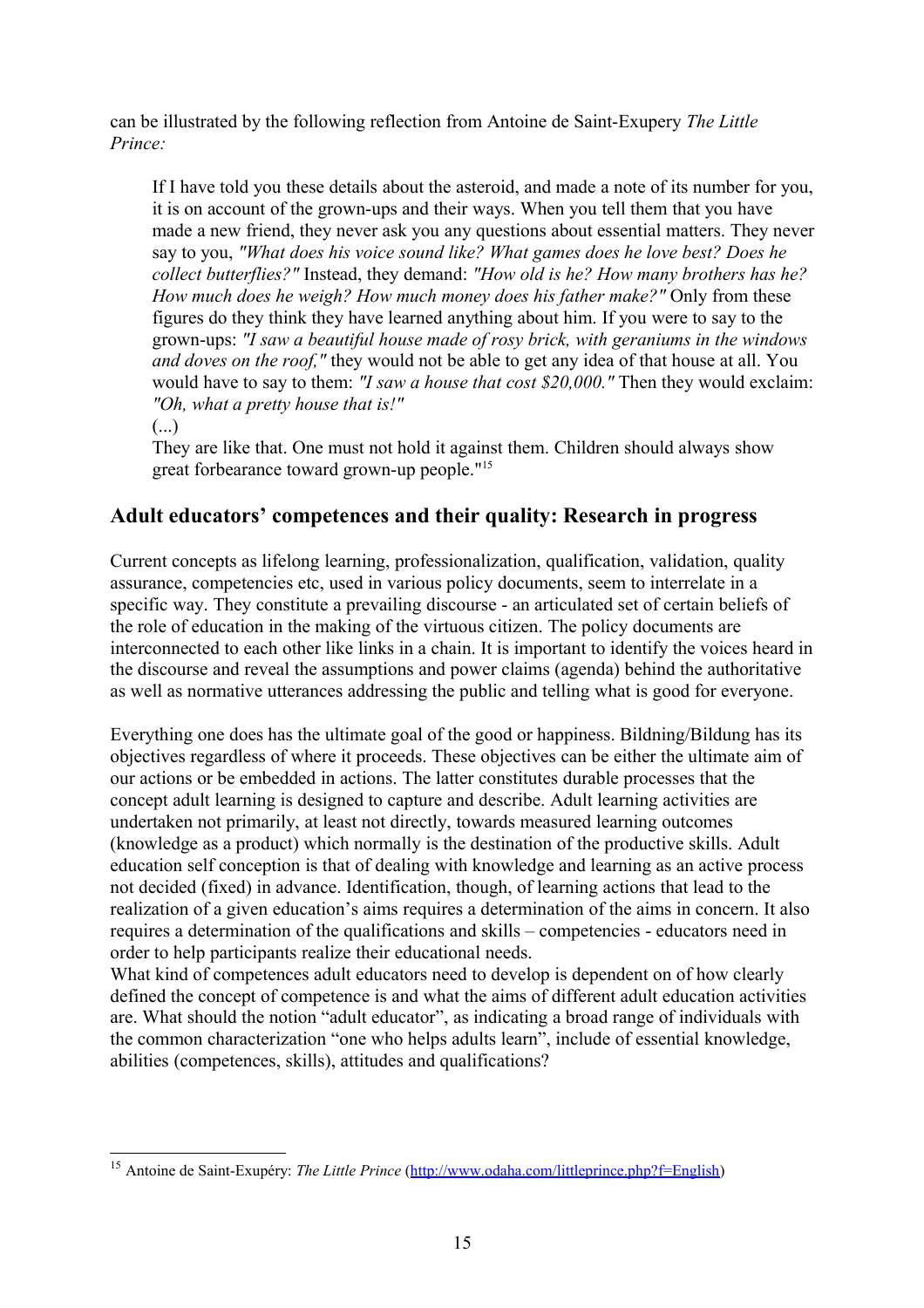It is not so easy to talk about the adult educator as something fixed and ready or a product from a specific training programme delimited in time and space. It would be more appropriate to talk about the adult educator as a *species under development*.

Adult educator is species in the making. It would make more sense to approach the nature of the adult educator's competence profile by inventing (constructing) developmental models of the same character as when trying to make sense of the development of human beings. A good start is to begin to identify adult educators´ skills as manifested in the adult education field's various contexts, such as the EU-funded project Q2Teach are doing. Bringing together the results of the participating EU countries' Delphi-surveys, will hopefully broaden our understanding of what adult educators know or should know, to facilitate adult learners learning of good quality.

#### ♦♦♦

Undoubtedly, it takes time to become an adult educator in the sense that it takes time to develop the kind of potential ethics, in the Aristotelian sense, consisted of intellectual and moral abilities - *virtues[16](#page-15-0)* – which puts a man/a woman in position to recognize in others or help others to realize their capacities, needs and life dreams.

<span id="page-15-0"></span><sup>&</sup>lt;sup>16</sup> The virtue of something, according to Aristotle (*Nicomachean Ethics*, Book VI), is its proper excellence. It is a habitual way of acting, not an emotion or a capacity, in combination with an excellent rational thinking (idea). Aristotle`s Virtues consist of moral virtues (about character) and intellectual virtues (about thinking). The intellectual virtues, identified by Aristotle, are perceived as different ways the soul takes to arriving at truth. They are grouped in:

**a. Theoretical virtues (***Nous***:** intuitive understanding, *Episteme***:** scientific knowledge, *Sophia***:** philosophical wisdom**)**

**b. Productive virtues** (*Techne*:skills)

**c. Practical virtues** (*Phronesis*: practical wisdom, sensibility, prudence)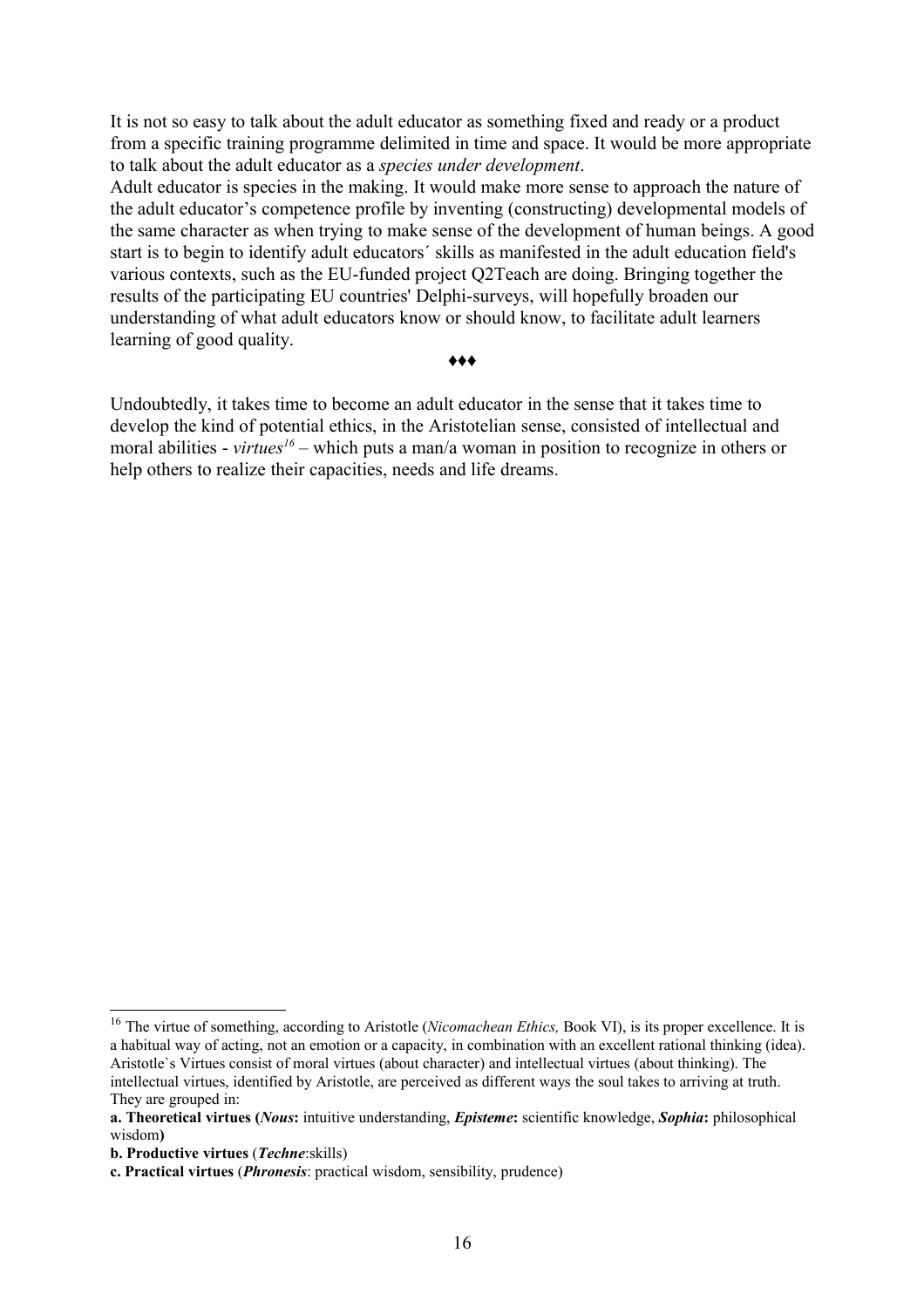## **References**

- Andersson, E. (2001). *Cirkelledarskapet. En intervju- och enkätstudie med cirkelledare*. [Stydu Circle Leadership. An interview and questionnaire study with study circle leaders]. Stockholm: Folkbildningsrådet
- Andersson, E. (2006). Studiecirkeln en idé om ett kollektivt självbildningsarbete. [The study circle - the idea of a collective self-education activity]. In: Borgström, Lena & Gougoulakis, Petros, (Eds.). *Vuxenantologin - En grundbok om vuxnas lärande*. Stockholm: Atlas Akademi, pp. 121-152;
- Andersson, P. (2006). Vuxenpedagogisk forskning i Sverige. [Adult Education Research in Sweden]. In: Borgström, Lena & Gougoulakis, Petros, (eds.). *Vuxenantologin - En grundbok om vuxnas lärande*. Stockholm: Atlas Akademi, pp. 73-118
- Antoine de Saint-Exupéry: *The Little Prince.* Available at: <http://www.odaha.com/littleprince.php?f=English>[Accessed 19 April 2009]
- Aristoteles (2004). *Den nikomachiska etiken*. [Nicomachean Ethics]. Göteborg: Daidalos
- Borgström, L., Gougoulakis, P., Höghielm, R. (1998). *Lärande i studiecirkel. En studie av en pedagogisk miljö*. [Learning in study circle. A study of an educational milieu]. Lärarhögskolan i Stockholm
- Bron-Wojciechowska, A. (1996). Hur vuxna lär pedagogiska perspektiv. [How adults learn – pedagogical perspectives]. In: Aronsson, G. & Kilbom, Å. (Reds.). *Arbete efter 45. Historiska, psykologiska och fysiologiska perspektiv på äldre i arbetslivet.* [Work after 45. Historical, psychological and physiological perspectives on elderly people in working life]. Stockholm: Arbetslivsinstitutet
- Carlgren. I., Handal G. & Sveinung V., (Eds.) (1994). *Teachers' minds and actions: research on teachers' thinking and practice*. London *:* The Falmer Press
- Commission of the European Communities (2000). *A Memorandum on Lifelong Learning*. Available at:<http://www.bologna-berlin2003.de/pdf/MemorandumEng.pdf> [Accessed 19 April 2009]
- Commission of the European Communities (2005). *Proposal for a Recommendation of the European Parliament and of the Council on key competences for lifelong learning.* Brussels, 2005/0221(COD), COM(2005)548. Available at:
- [http://ec.europa.eu/education/policies/2010/doc/keyrec\\_en.pdf](http://ec.europa.eu/education/policies/2010/doc/keyrec_en.pdf) [Accessed 19 April 2009]
- Cross, J. (2007). *Informal Learning: Rediscovering the Natural Pathways That Inspire Innovation and Performance.* San Francisco: John Wiley & Sons, Inc.
- Deer Richardson, L. & Wolfe, M., (Eds.) (2001). *Principles and Practice of Informal Education: Learning Through Life*. New York: RoutledgeFalmer
- Docherry, P. (1996). *Läroriket vägar och vägval i en lärande organisation.* [The empire of learning – roads and crossroads within a learning organisation]. Solna: Arbetslivsinstitutet
- Ekholm, M. (2007). Lärare, professionalitet och yrkeskvalitet. [Teachers, professionalism and professional quality]. In: *Lärarprofesionalism – om professionella lärare.* Lärarförbundet, pp. 6-19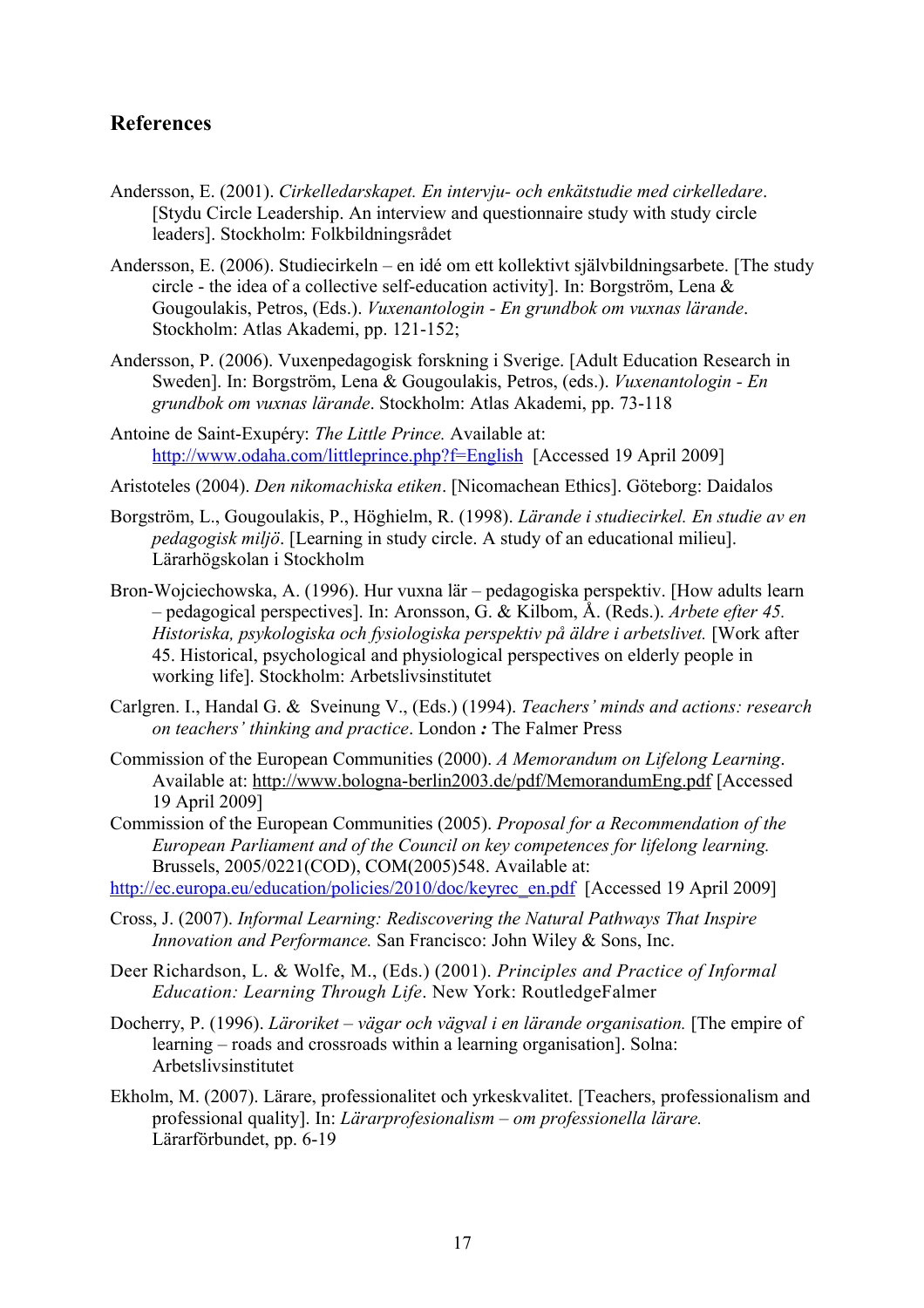- Ellström P-E (1996).Rutin och reflektion. [Routine and reflection]. In: *Livslångt lärande*, Ellström P-E, Gustavsson, B., Larsson, S. eds Studentlitteratur. Lund, pp. 142-179
- Ellström, P-E (1992). *Kompetens, utbildning och lärande i arbetslivet. Problem, begrepp och teoretiska perspektiv*. [Skills, training and learning in the workplace. Problems, conceptual and theoretical perspectives]. Stockholm: Publica
- Englund, T. (2007). Professionella lärare? [Professional teachers?] In: *Lärarprofesionalism – om professionella lärare.* Lärarförbundet, pp. 78-99
- European Communities (2008). *The European Qualifications Framework for Lifelong Learning (EQF).* Luxembourg: Office for Official Publications of the European Communities. Available at: [http://ec.europa.eu/dgs/education\\_culture/publ/pdf/eqf/broch\\_en.pdf](http://ec.europa.eu/dgs/education_culture/publ/pdf/eqf/broch_en.pdf) [Accessed 19 April 2009]
- Folkesson, L. (2005). Yrkesutbildning och sedan? [Vocational education and then?] In: Claes-Göran Wenestam & Birgit Lendahls Rosendahl (red). *Lärande i vuxenlivet.* Lund: Studentlitteratur, pp. 67-98
- Fullan, M. & Hargreaves, A. (1992). *Teacher development and educational change*. London: The Falmer Press
- German Institute for Adult Education (2009). *Qualified to Teach QF2TEACH*. Lifelong Learning Programme LEONARDO DA VINCI. Submission number: 504172-LLP-1- 2009-1 CZ-GRUNDTVIG-GMP. Available at: [http://ec.europa.eu/dgc/eduction\\_and\\_culture](http://ec.europa.eu/dgc/eduction_and_culture) [Accessed 19 April 2009]
- Goodson, Ivor F. (2005). Vad är professionell kunskap? Förändrade värderingar av lärares yrkesroll [Professional Knowledge, Professional Lives. Studies in Education and Change.] Lund: Studentlitteratur.
- Gougoulakis, P. (2006). *Bildning och lärande om folkbildningens pedagogik*. [Bildning and learning – on the pedagogy of Popular Adult Education]. Stockholm: ABF
- Gougoulakis, P., Bogataj, N. (2007). Study Circles in Sweden and Slovenia Learning for Civic Participation. In: Frane Adam (Ed.), *Social Capital and Governance, Old and New Members of the EU in Comparison.* Berlin: Lit Verlag , pp. 203-236,
- Gougoulakis, P. (2001). *Studiecirkeln: Livslångt lärande … på svenska! En icke-formell mötesplats för samtal och bildning för alla.* [The Study Circle: Lifelong learning ... in Swedish! A non-formal meeting place for discussion and learning for all]. HLS Förlag (PhD thesis)
- Henschke, John A. (1998). " Modeling the Preparation of Adult Educators". In: *Spring, Volume 9, Number 3, The Training of Adult Educators,* pp. 11-13.
- Hoskins, B. & Fredriksson, U. (2008). *Learning to Learn: What is it and can it be measured?* European Commission, Joint Research Centre, Institute for the Protection and Security of the Citizen, Centre for Research on Lifelong Learning (CRELL). ISBN: 978-92-79- 09491-0
- HSV (Högskoleverket) 2005:17 R**.** *Evaluation of the new teacher-training programmes at higher education institutions.* **[National Agency for Higher Education]**
- Karlsson Vestman, O. & Andersson, I. M. (2007). *Pedagogiskutvärdering som styrning- En historia från präster till PISA.*. [Pedagogical Evaluation as governing - A story from the priests to PISA]. Myndigheten för skolutveckling, Forskning i fokus, nr 35;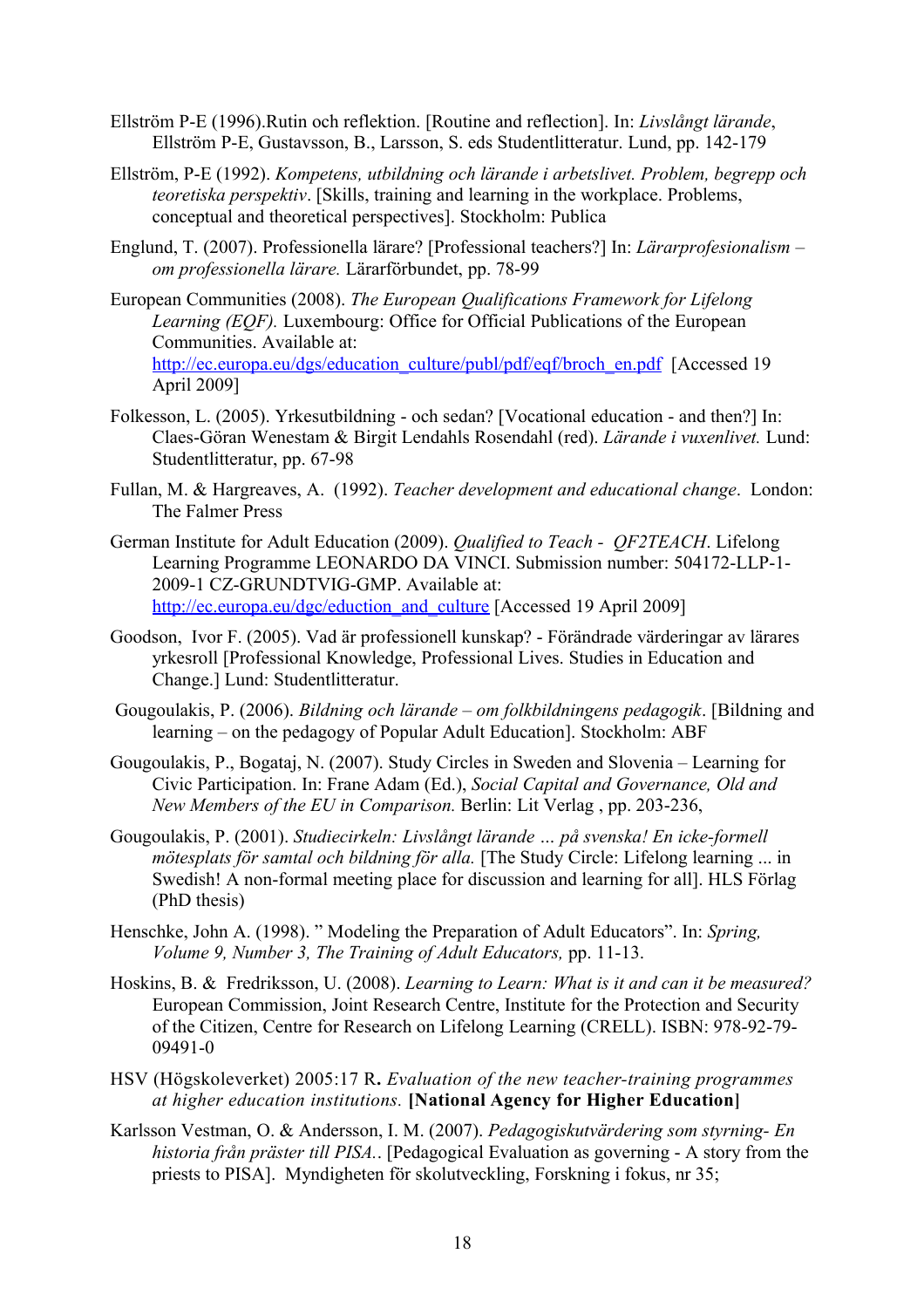- Kelchtermans, G. (1993). Teachers and their Career Story. A Biographical Perspective on Professional Development. In: Christopher Day, James Calderhead & Pam Denicolo (Eds.). *Research on teacher thinking understanding professional development.* London: The Falmer Press
- Knowles, M. S. (1990). *The adult learner: A neglected species* (Revised Edition. Houston: Gulf Publishing Company
- Kugel, P. (1993). How professors develop as teachers. In: *Studies in Higher Education,* 18, 3, pp. 315-328.
- Larsson, S. (2006). *Didaktik för vuxna tankelinjer i internationell litteratur.* [Didactics for adults - lines of thinking in international literature] Vetenskapsrådets rapportserie (12:2006)
- Liedman, S-E (2008). *Nycklar till ett framgångsrikt liv? Om EU:s nyckelkompetenser*.[Keys for a successful life? - About the EU's key competences]. Skolverket.
- Lindensjö, B. & Lundgren, U. P. (2005). *Utbildningsreformer och politisk styrning*. HLS förlag.
- Linstone, H. A. & Turoff, M., (Eds.) (2002). The *Delphi Method. Techniques and Applications.* Available at: [http://www.is.njit.edu/pubs/delphibook/\[](http://www.is.njit.edu/pubs/delphibook/)Accessed 19 April 2009]
- Lpf 94. *Curriculum for the non-compulsory school system.* Available at: <http://www.skolverket.se/publikationer?id=1072>[Accessed 19 April 2009]
- Nuissl, E. & Lattke, S., (Eds.) (2008). *Qualifying adult learning professionals in Europé.* Bielefeld: W.Bertelsmann Verlag GmbH & Co
- Nytell, H. (2006): *Från kvalitetsidé till kvalitetsregim: Om statlig styrning av skolan*. [From a quality idea to a quality regime. On state governing of the school]. Uppsala Universitet: Humanistisk-samhällsvetenskapliga vetenskapsområdet.
- OECD (2005). *The Definition and Selection of Competencies (DeSeCo). Executive Summary.* Available at:<http://www.oecd.org/dataoecd/47/61/35070367.pdf> [Accessed 19 April 2009]
- OECD: *[Definition and Selection of Key Competencies](http://www.oecd.org/dataoecd/47/61/35070367.pdf)* (DeSeCo) *: Executive Summary*. Available at:<http://www.oecd.org/dataoecd/47/61/35070367.pdf>[Accessed 19 April 2009]
- Proctor, R.W. and Dutta, A. (1995). *Skill Acquisition and Human Performance*, London: Sage.
- Regeringens proposition 1997/98:115. *Folkbildning* [Government Bill]
- Regeringens proposition 1999/2000:135. *En förnyad lärarutbildning.* [A renewed teacher education]. Utbildningsdepartementet.
- Regeringens proposition 2005/06:192 *Lära, växa, förändra.* [Learn, grow, change]. [Government Bill]
- Rychen, D.S. & A. Tiana (2004). *Developing Key Competencies in Education: Some Lessons from International and National Experience*, Geneva: UNESCO-IBE, Studies in Comparative Education.
- Schön, D. (1983). *[The Reflective Practitioner: How Professionals Think in Action](http://sopper.dk/speciale/book/book49.html)*. Basic Books, New York